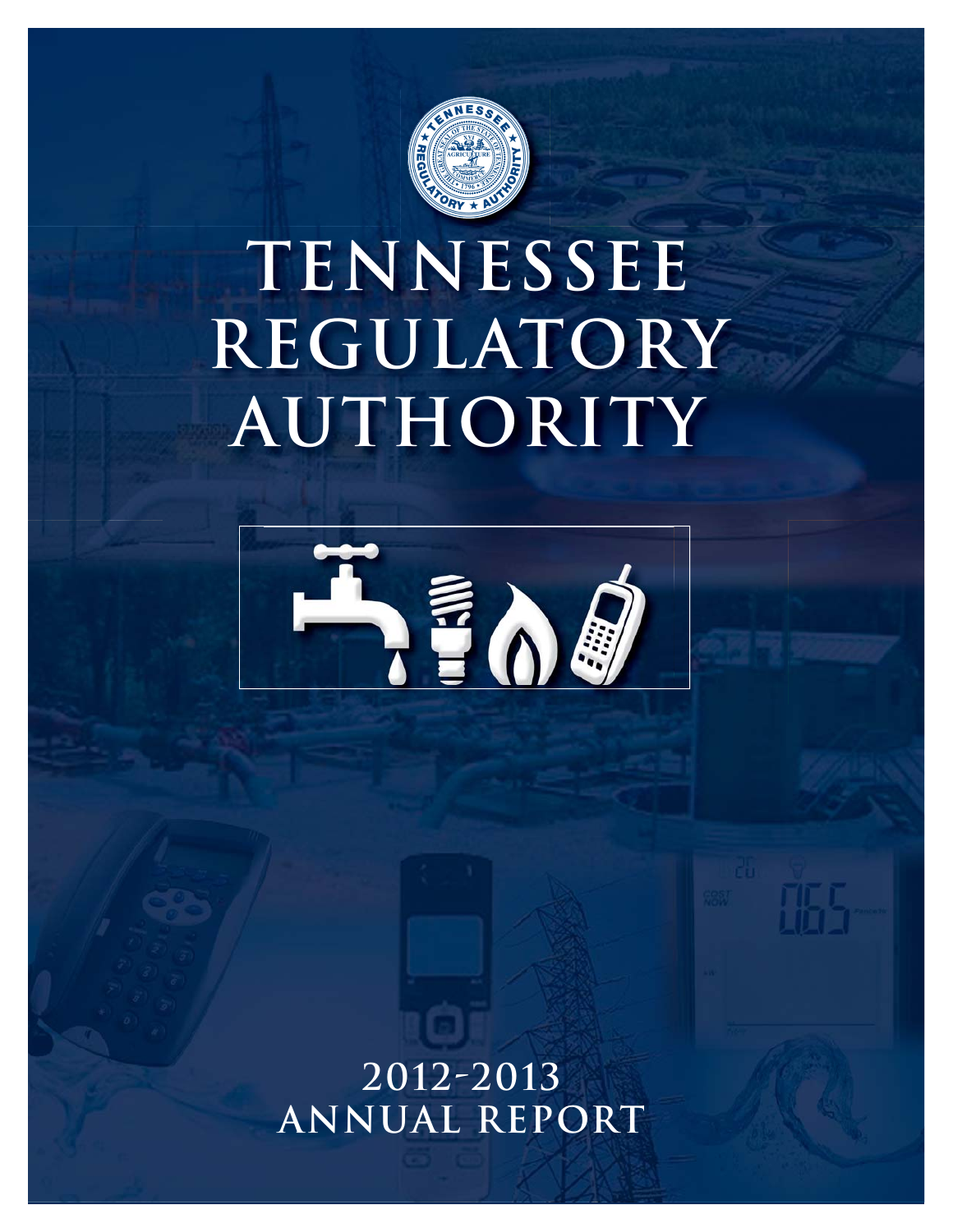



# 2012-2013 Annual Report

# **Table of Contents**

| Authority Overview               |
|----------------------------------|
|                                  |
|                                  |
|                                  |
| Office of the Executive Director |
|                                  |
|                                  |
|                                  |
|                                  |
|                                  |
|                                  |
|                                  |
|                                  |
|                                  |
|                                  |
|                                  |



Tennessee Regulatory Authority, Authorization No. 316275, January 2014.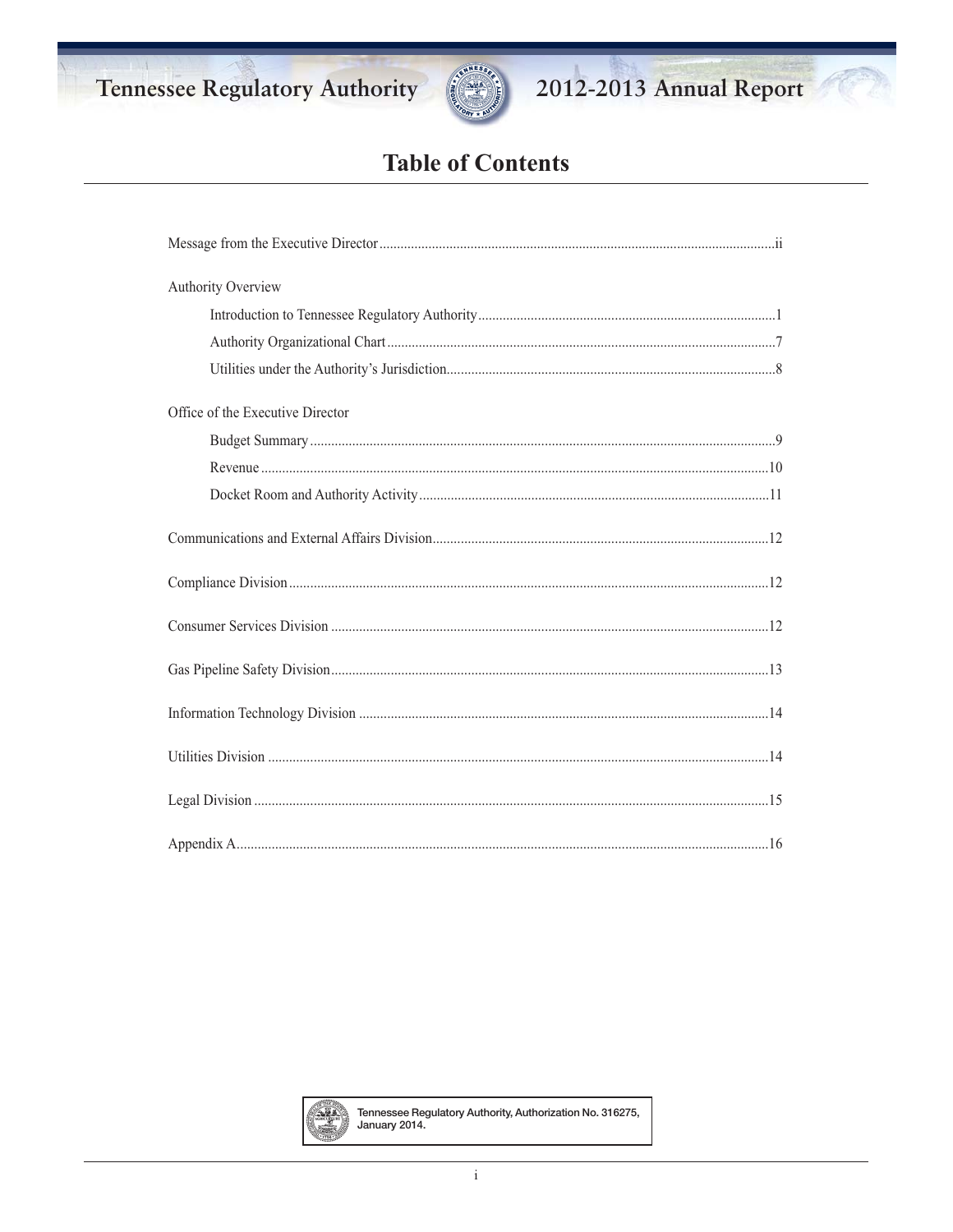# **TENNESSEE REGULATORY AUTHORITY**



502 Deaderick Street, 4th Floor Nashville, Tennessee 37242-0001

February 3, 2014

The Honorable Bill Haslam Governor, State of Tennessee

The Honorable Ron Ramsey Lieutenant Governor

The Honorable Beth Harwell Speaker of the House of Representatives

Members of the General Assembly,

It is with great pleasure that I present to you the 2012-2013 Annual Report of the Tennessee Regulatory Authority. This report has been prepared in accordance with Tennessee Code Annotated § 65-1-111.

The TRA was established in 1996 and charged with the responsibility of promoting the public interest by balancing the interests of utility consumers and providers while facilitating the transition to a more competitive environment.

Recent statutory changes have resulted in a more streamlined, efficient, effective and customer focused agency. In 2012, Public Chapter 1070 restructured the TRA to better reflect today's regulatory environment. Meanwhile, additional changes were implemented in 2013 with the passage of Public Chapter 245 which realigned our regulatory fee structure as well as authorized the implementation of alternative regulatory methods' best practices. As a result, the TRA has reduced its size and its budget significantly while continuing to provide quality services for the utilities we regulate and the consumers we serve. Notwithstanding, the TRA continues to be self-funded in that it does not receive any state appropriations from the general fund.

The Authority continues to have jurisdiction over Tennessee's investor-owned utility companies including electric, telephone, water and wastewater, natural and methane gas. Further, the TRA serves as the agency that performs the safety inspections of natural gas pipelines that travel across the state and mediates consumer complaints against utility service providers.

Through our numerous consumer outreach efforts, the TRA continues to provide Tennessee citizens with information that can enhance their daily lives and provide protection and relief from unwanted telephone solicitations and fraudulent activities. Among the Authority's more popular programs are the Tennessee Do Not Call program and the Telecommunications Device Access Program (TDAP). In addition, through our various public and private partnerships across the state, the TRA continues to promote awareness of the Lifeline telephone assistance program to promote universal access to telephone service. We remain focused on the work that we have been entrusted to perform, as well as the role we play in protecting Tennessee consumers and maintaining an environment that is vigorously competitive. To the members of the Tennessee General Assembly, we look forward to working with you and in continued service to the citizens of the Volunteer State.

Warmest regards,

Earl Taylor Executive Director

> Telephone 615.741.2904, Toll-Free 1.800.342.8359, Facsimile 615.741.5015 www.tn.gov/tra www.facebook.com/tntra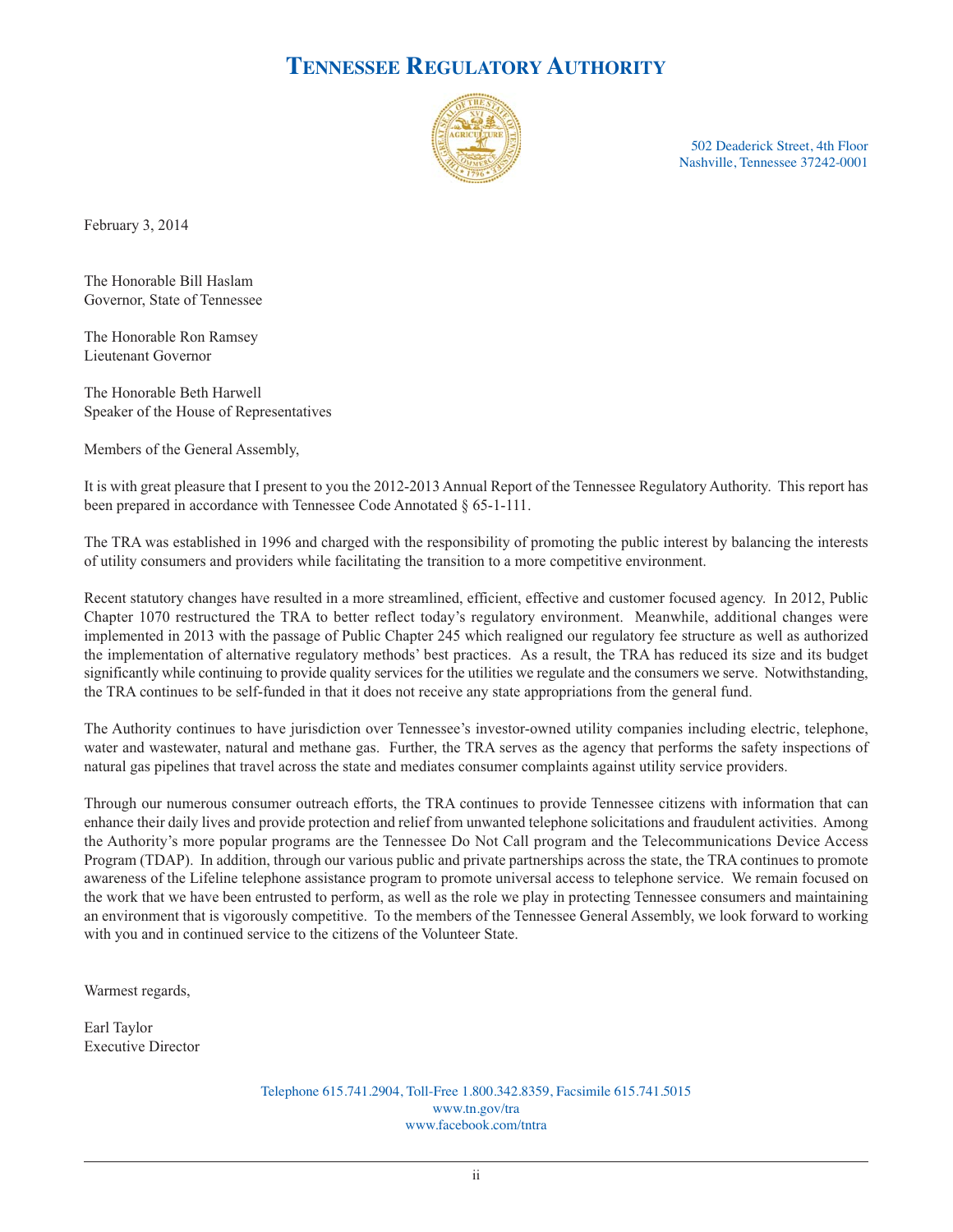

# **Authority Overview**

# **Introduction**

The Tennessee Regulatory Authority (the Authority), the governing body to regulate investor-owned utilities in Tennessee was created in 1996. The Authority's mission is to promote the public interest by balancing the interests of utility consumers and providers while facilitating the transition to a more competitive environment.

Earl R. Taylor was appointed Executive Director of the TRA in 2012 by Governor Bill Haslam, Lieutenant Governor Ron Ramsey and House Speaker Beth Harwell. In addition, the TRA has five Directors, each of whom serve on a part-time basis and are appointed by the Governor, Lieutenant Governor, and the Speaker of the House. The Directors includes Chairman James M. Allison, Director Robin Bennett, Director David F. Jones, Director Herbert H. Hilliard, and Director Kenneth C. Hill.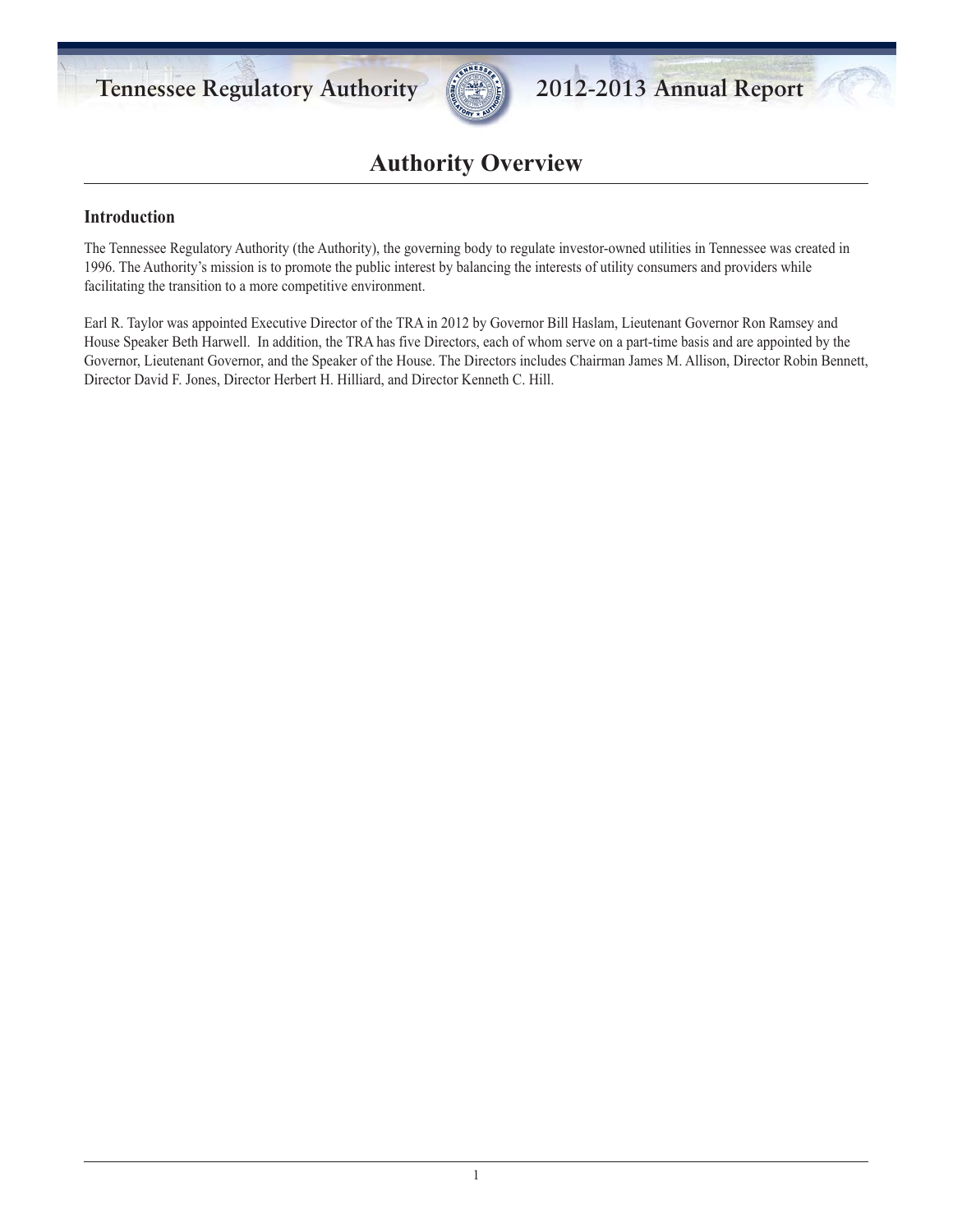

# **Authority Leadership**



# **Earl R. Taylor, Executive Director**

Earl R. Taylor was appointed to the Tennessee Regulatory Authority as Executive Director in 2012 by Governor Bill Haslam, House Speaker Beth Harwell, and Lt. Governor Ron Ramsey.

Taylor received a Bachelor of Science degree from the University of Tennessee at Knoxville and a Juris Doctor (JD) from the University of Memphis School of Law. He began his career as an attorney in his home town of Johnson City, Tennessee.

Later professional endeavors included the development of WKXT-TV, the CBS Television affiliate in Knoxville, Tennessee, and the subsequent launch of the Warner Brothers affiliate in the same market. Most recently, Mr. Taylor has been a franchisee of Panera Bread, developing bakery-cafes in Florida, Texas, and Louisiana.

Actively engaged in his community, Mr. Taylor has served as a mentor in the Knoxville Fellows program, as a commissioner for the Metropolitan Knoxville Airport Authority, and on the Knoxville Young Life Committee.

As Executive Director of the TRA, Mr. Taylor functions as the Authority's Chief Operating Officer (COO), responsible for the agency's administrative duties and responsibilities.

Mr. Taylor is married to Sheryl Dawson Taylor. They have four children and 8 grandchildren.



# **James M. Allison, Chairman**

James Allison was appointed to the TRA by Governor Bill Haslam, Lt. Governor Ron Ramsey and House Speaker Beth Harwell.

Chairman Allison is an accomplished utility executive

with over 35 years of industry management experience across the United States. His career has spanned all sectors of the electric utility industry with service at the Officer/CEO level in the investor-owned, government-owned and cooperative sectors of the electric industry, with approximately equal time in each sector. He has served on numerous corporate boards and governing bodies and represented various organizations before the local, state and Federal bodies, including experience working with Public Service Commissions in six states, U.S. Congress and various state legislative bodies and Boards of corporations with which he has been affiliated with over the years.

Chairman Allison is a long time college football official with the Southeastern Conference (SEC) with experience officiating at the sport's highest and most prestigious levels for over 25 years. In his officiating capacity, he serves as an Instant Replay Official and Observer/Evaluator.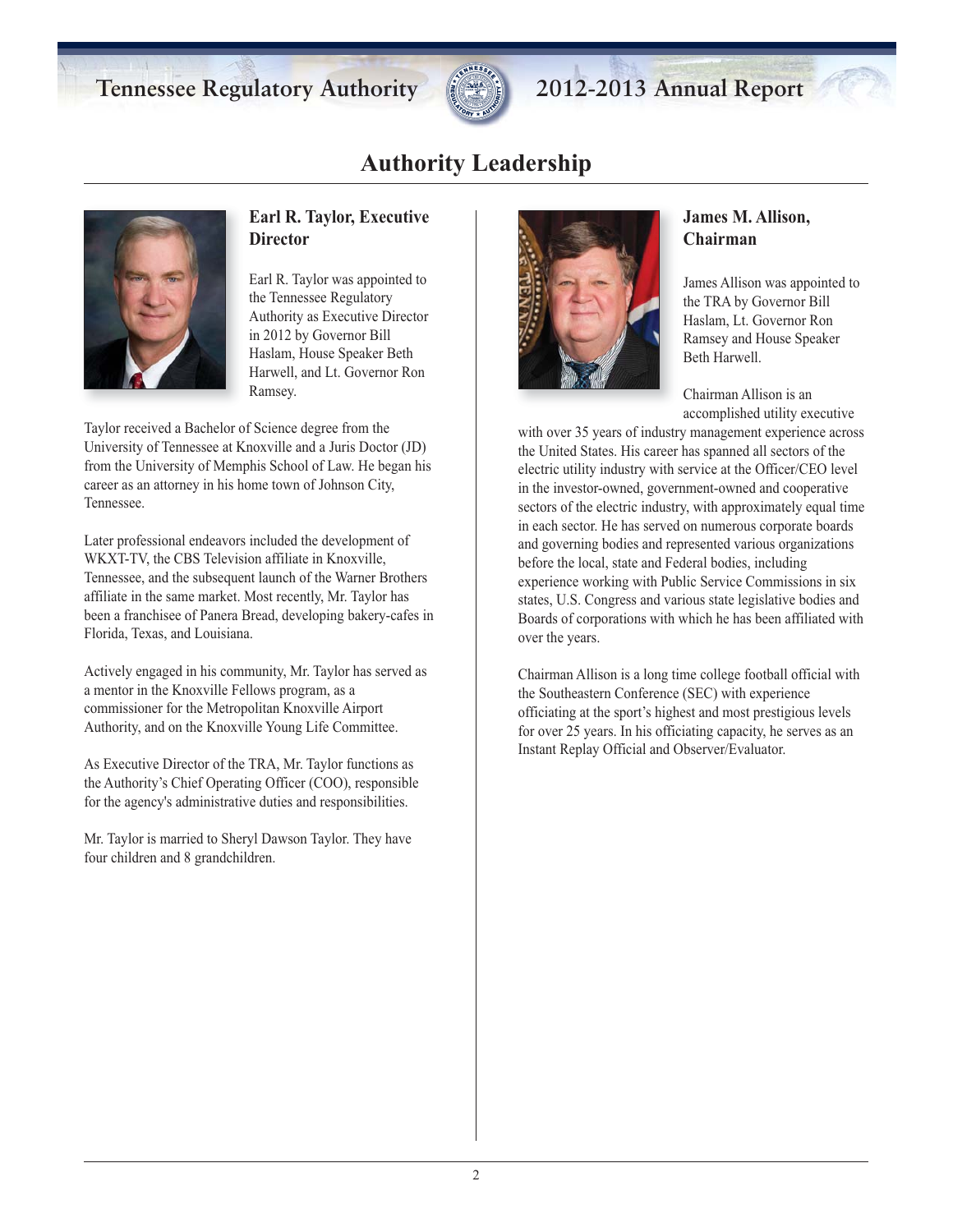

# **Authority Leadership** (cont.)



### **Herbert H. Hilliard**

Herb Hilliard was appointed to the Tennessee Regulatory Authority in 2012 by Governor Bill Haslam.

Herb Hilliard served as Executive Vice President and Chief Government Relations Officer for First Horizon

National Corporation. In this role, he was responsible for the corporation's lobbying activities at the federal and state levels. Vice Chairman Hilliard is a 43-year veteran of the company, having joined First Horizon in 1969 after earning a BBA in Personnel Administration and Industrial Relations from the University of Memphis. Prior to his current role, Vice Chairman Hilliard was Executive Vice President and Chief Risk Officer. Vice Chairman Hilliard retired from First Horizon National Corporation on September 26, 2012.

Vice Chairman Hilliard is active in the community, currently serving as Chairman of the Board of Directors of The National Civil Rights Museum, Board Member of Blue Cross Blue Shield of Tennessee, and a Commissioner for the Memphis Shelby County Airport Authority.

He was Chairman of the Memphis Housing Authority Board from 1992-1993, 1987 Chairman of the United Way general fund drive, and the 1988 Chairman of the Annual NAACP Freedom Fund Dinner. He is past member of the Memphis Park Commission, the University of Memphis National Alumni Board, the University of Memphis Foundation Board and the Boards of Directors for the Chickasaw Council of the Boy Scouts of America and the Memphis Convention and Visitors Bureau. From 2000 to 2005, Vice Chairman Herbert was Chairman of the Board of Blue Cross Blue Shield of Tennessee. He is currently Chairman of the Audit Committee of Blue Cross Blue Shield of Tennessee.

Hilliard has completed additional studies at the Southwestern Graduate School of Banking at Southern Methodist University, the Tennessee Executive Development Program at the University of Tennessee - Knoxville, Cornell University's Executive Development Program and Crosby Quality College. He is married to Dr. Shirley Hilliard and has two children and one grandchild.



#### **David F. Jones**

David Jones was appointed to the TRA by Governor Bill Haslam, Lt. Governor Ron Ramsey and House Speaker Beth Harwell.

Director Jones is President of Complete Holdings Group, a workers' compensation revenue

solutions company to more than 300 hospitals across 30 states. He is a certified facilitator/executive coach with the Alternative Board, a peer-to-peer advisory group for CEOs and owners of private businesses. He is also President of the David Jones Group, a management consulting firm that focuses on helping small businesses overcome the four barriers to growth. Director Jones spent 29 years in the natural gas pipeline industry. The first half of his career was spent in Human Resources with a Fortune 500 energy company where he worked in a variety of areas, including Field Operations. Additionally, he led separate transition teams responsible for merging the operations, technical services, engineering, financial and commercial areas for three multi-billion dollar acquisitions.

He was active in key leadership roles within the energy industry and has served on the Southern Gas Association's Corporate Telelink Network (CTN) Board of Directors, Chairman of Interstate Natural Gas Association of America (INGAA) Security Committee, Vice Chairman of the Oil and Natural Gas Security Coordinating Council and a member of the National Infrastructure Advisory Committee Pandemic Working Group.

Director Jones obtained a B.S. in Business from the University of Tennessee and an MBA from the University of Houston. He is author of the book Surviving and Thriving After Losing Your Job.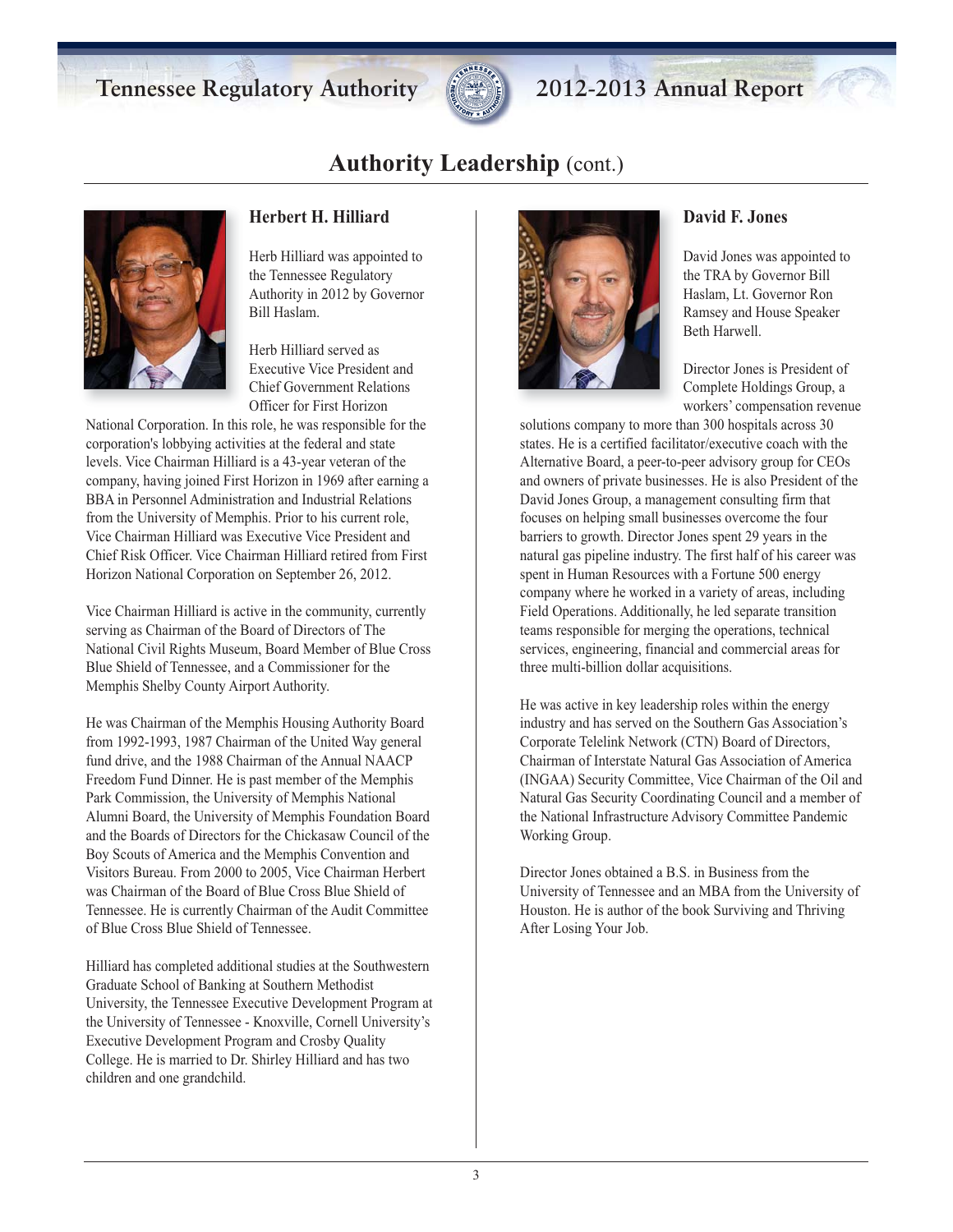

# **Authority Leadership** (cont.)



### **Dr. Kenneth C. Hill**

Dr. Kenneth C. Hill, a native of Morrison City (North Kingsport), Tennessee, was appointed to the Tennessee Regulatory Authority by Lieutenant Governor Ron Ramsey in 2009.

Since his appointment, Dr. Hill has served as Chairman of the Tennessee

Regulatory Authority and is presently active with the National Association of Regulatory Utility Commissioners (NARUC) and the Southeastern Association of Regulatory Utility Commissioners (SEARUC). He is a member of the NARUC Committee on Water, the NARUC Committee on International Relations, and the NARUC Sub-Committee on Clean Coal and Carbon Sequestration.

At present, he is also a member of the International Confederation of Energy Regulators (ICER), a member of the ICER Working Group for Small Energy Consumers, and is serving as a Mentor in the ICER Women In Energy pilot Mentoring Program.

Dr. Hill has been a presenter at the NARUC and SEARUC Annual Meetings. He also has been a presenter and participant at the National Association of Water Companies (NAWC) Water Summit, the NAWC Commissioners' Forum, and the Emerging Issues Policy Forum (EIPF) (Energy) multiple times. He also has been a panelist at the NAWC Southeastern Chapter Conference as well as at United States' Department of Energy Industrial Energy Efficiency Conference in Little Rock.

During his tenure with the TRA, he has also served as a member of the Tennessee State Information Systems Council, member of the Board of the Organization of PJM States, Inc. (OPSI), member of the Eastern Interconnection States Planning Council (EISPC), delegate to the 5th World Forum on Energy Regulation (WFERV), and a Tennessee Team Member of the National Governors' Association Policy Academy on Enhancing Industry through Energy Efficiency and Combined Heat and Power.

Dr. Hill has been active in communications and broadcasting all of his adult life, having been involved for over four decades in virtually every aspect of radio. For the past thirty-three years, Dr. Hill has been President and CEO of non-profit Appalachian Educational Communication Corporation (AECC) in Bristol, Tennessee. AECC is the licensee of WHCB 91.5 FM. Dr. Hill has also provided consulting services for over three decades in the areas of technical writing and editing, public relations, proposal writing and editing, independent R&D documentation, government



# **Robin Bennett**

Robin Bennett was appointed to the TRA by House Speaker Beth Harwell in 2013. Director Bennett currently serves as a Vice President and financial center manager for one of the South's largest banks, First Tennessee, and brings to the TRA broad experience in customer relations, business management, and

federal and regulatory compliance.

A graduate of the University of Tennessee-Chattanooga with a Bachelor's degree in Business Administration-Finance, Director Bennett possesses a comprehensive background in banking and finance and has obtained her Series 6/63 financial licenses to sell securities as well as being licensed to sell life and health insurance.

In addition, Director Bennett is a graduate of the Southeastern School of Banking and a graduate of Leadership Chattanooga. She is active in leadership roles in her community having served on the boards of the South Broad Redevelopment Group, Junior League of Chattanooga, and the Chattanooga Chamber of Commerce's Southside Council. She is also a member of the Chattanooga Bar Association Auxiliary.

Director Bennett lives in Signal Mountain and is married to J. B. Bennett.

relations, corporate and business communication, media acquisition, media appraisal and media utilization.

He earned his Bachelor of Science degree in Speech (Broadcasting) and History from East Tennessee State University; a Master of Science Degree in Speech (Broadcasting) from Indiana State University; a Bachelor of Arts degree in Biblical Studies from Baptist Christian College; a Master of Religious Education from Manahath School of Theology; and a Doctor of Religious Education from Andersonville Baptist Seminary.

Dr. Hill and his wife, Janet, reside in Blountville, Tennessee. They have one daughter, Lydia, who serves as a nurse, and two sons: Matthew, who serves as 7th District Tennessee State Representative, and Timothy, who serves as 3rd District Tennessee State Representative.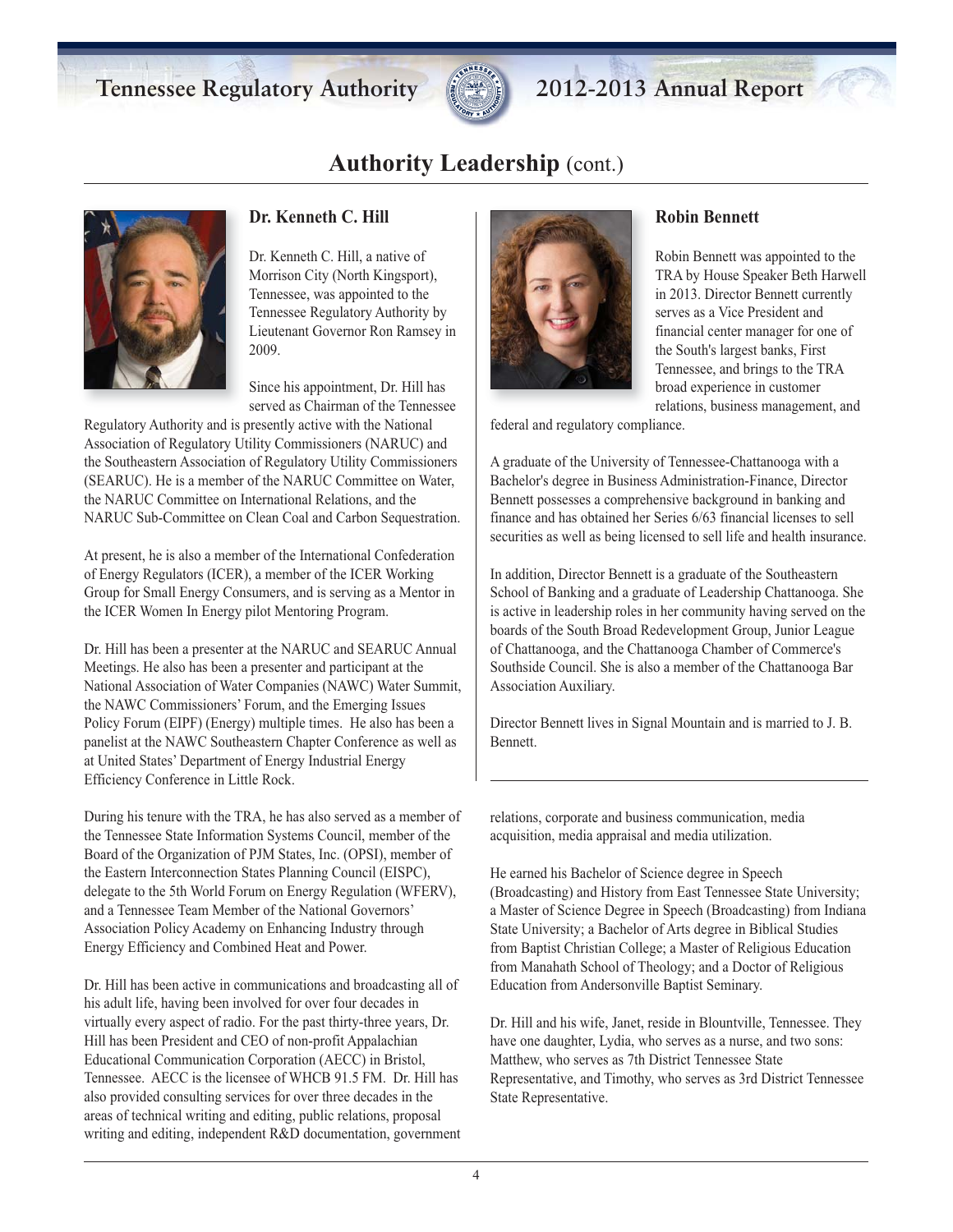

# **The Office of the Executive Director**

### **Mission**

*The Executive Director serves as the TRA's chief operating officer with the power and duty to conduct the ordinary and necessary business in the name of the Tennessee Regulatory Authority.* 

The Executive Director has the principal responsibility of implementing the broad strategies, goals, objectives, long-range plans and policies of the authority. Among the executive director's duties, which are not limited to, the following list, are:

- ∑ Serve as chief operating officer of the authority responsible for the day to day management of the authority and the supervision and hiring of all staff members within the limits of available funds authorized from time to time by the legislature
- ∑ Administer, monitor and review the operating procedures of each division of the authority, ensuring that each employee and division of the authority fully executes in an efficient and economical manner, the separate duties assigned to each
- ∑ Submit rules and policies for approval by the authority
- ∑ Implement and administer rules and policies for the efficient and economical internal management of the authority
- ∑ Coordinate the preparation of the report to the General Assembly as required by Tennessee Code Annotated Section 65-1-111
- ∑ Supervise the expenditure of funds and compliance with all applicable provisions of state and federal law in the receipt and disbursement of funds

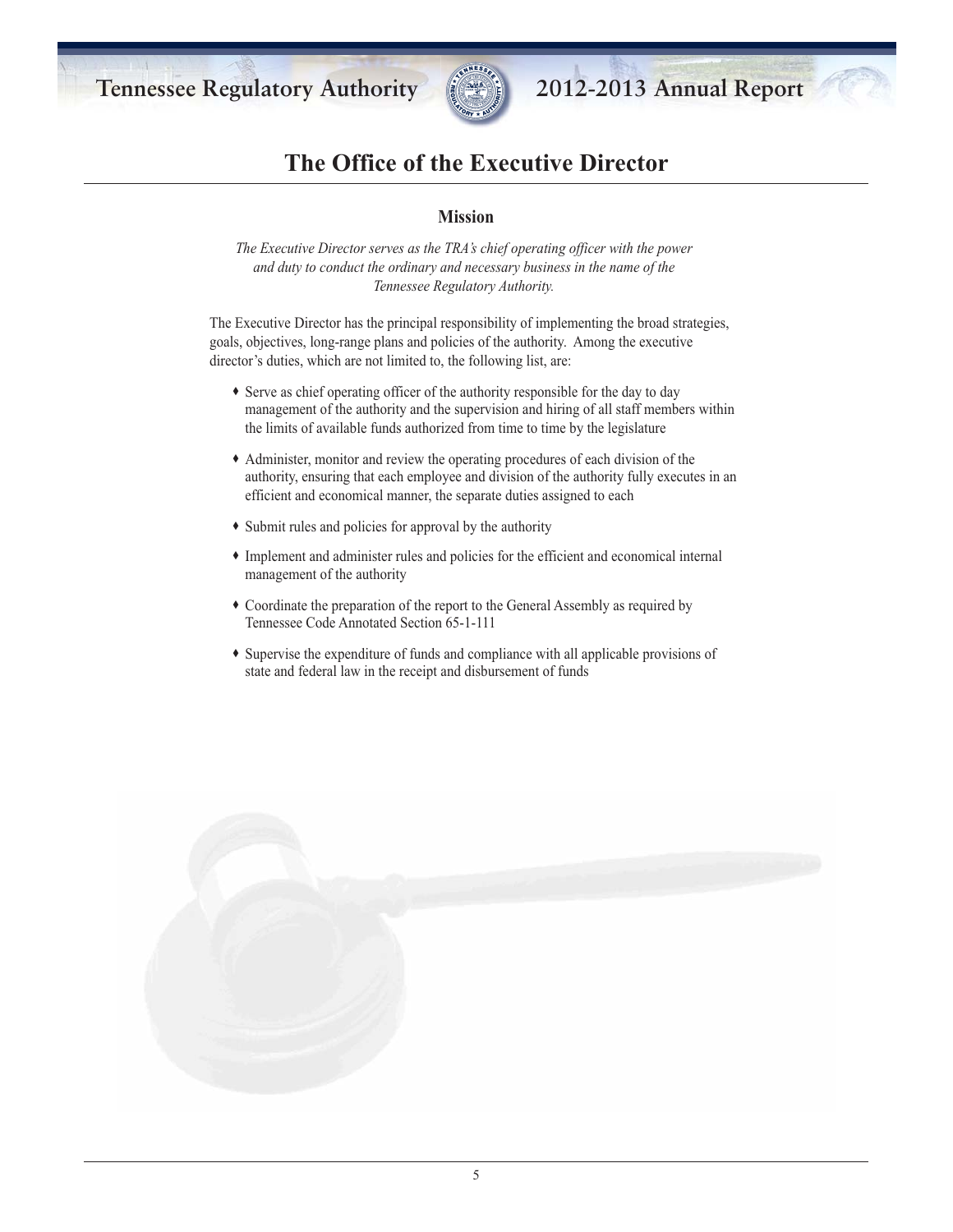

# **Our Mission**

*To promote the public interest by balancing the interests of utility consumers and providers while facilitating the transition to a more competitive environment.*

The Authority's mission is fulfilled through two major operational components: consumer assistance and regulatory oversight of utility operations and market conditions.

## **Consumer Assistance Component**

In alignment with its consumer assistance component, the Authority offers an efficient forum for the filing, investigation, and hearing of consumer complaints against regulated utilities. The Authority also engages in consumer outreach activities in an effort to educate consumers on its services and the regulated utilities. The Authority manages consumer-friendly programs developed by the General Assembly, such as the Do Not Call Program, the Do Not Fax Program, the Telecommunications Device Access Program (TDAP), and the LifeLine telephone assistance program.

#### **Regulatory Oversight Component**

The Authority operates as Tennessee's regulatory oversight engine for privately-owned utilities serving Tennessee consumers. The Authority provides an accessible and efficient process that is fair and unbiased. Through this process, the Authority evaluates many items, including requests for rate modifications, applications for authority to provide service, requests for approval of financing transactions, requests for

approval of mergers, petitions for transfer of authority to provide service, numbering appeals, requests for numbering allocations, requests for rule modifications, petitions for approval of interconnection agreements and utility-to-utility complaints. The Authority also monitors utility markets to evaluate current trends and determine the need for future action. The Authority is also designated to ensure the safety of natural gas distribution and transmission pipeline facilities in the state.

The Authority has jurisdiction over public utilities including:

- ∑ Electric companies
- ∑ Telephone companies
- ∑ Water and wastewater companies
- ∑ Natural gas companies
- ∑ Methane gas companies

The Authority is financially independent of Tennessee's general fund. The Authority's operational expenses are covered wholly by the industries it regulates, with a small portion coming from the federal government.

Authority staff includes accountants, administrators, attorneys, consumer specialists, economists, engineers, information technology specialists, a consumer outreach manager, and administrative support.

|                                     | As of 7/1/12     | During FY 12-13  |              | As of 7/1/13       |                  |                |                  |
|-------------------------------------|------------------|------------------|--------------|--------------------|------------------|----------------|------------------|
| <b>TRA Division</b>                 | <b>Total</b>     | <b>Abolished</b> | <b>Added</b> | <b>InterAgency</b> | <b>Total</b>     | <b>Filled</b>  | <b>Vacancies</b> |
|                                     | <b>Positions</b> |                  |              | <b>Transfers</b>   | <b>Positions</b> |                |                  |
| <b>Directors</b>                    | 4                |                  |              |                    | 5                | 5              | $\overline{0}$   |
| <b>Executive Director</b>           |                  |                  |              |                    |                  | $\theta$       |                  |
| Directors Staff                     | 7                |                  |              | (6)                | $\Omega$         | $\theta$       | $\theta$         |
| Administrative Staff                | 5                | (1)              |              | 4                  | 8                | 6              |                  |
| <b>ARRA Electric Grant</b>          | $\overline{2}$   | (2)              |              |                    | $\theta$         | $\theta$       | $\theta$         |
| Communications and External Affairs | $\overline{4}$   |                  |              | (1)                | 8                | 8              | 0                |
| <b>Consumer Services</b>            | 16               |                  |              | $\mathfrak{D}$     | 18               | 14             | 4                |
| <b>Compliance Division</b>          | 3                |                  |              |                    | 4                | 4              | 0                |
| Gas Pipeline Safety                 | 7                |                  |              |                    |                  | $\tau$         | $\theta$         |
| <b>Information Technology</b>       | $\overline{2}$   |                  |              |                    | 3                | $\overline{2}$ |                  |
| Legal                               |                  |                  |              | (2)                | 5                | 4              |                  |
| Utilities                           | 14               |                  |              | (1)                | 12               | 9              |                  |
| <b>Total Positions</b>              | 71               | (5)              | $\mathbf{0}$ | $\bf{0}$           | 66               | 55             | 11               |

#### **As of July 1, 2013, the TRA was budgeted for 66 Positions**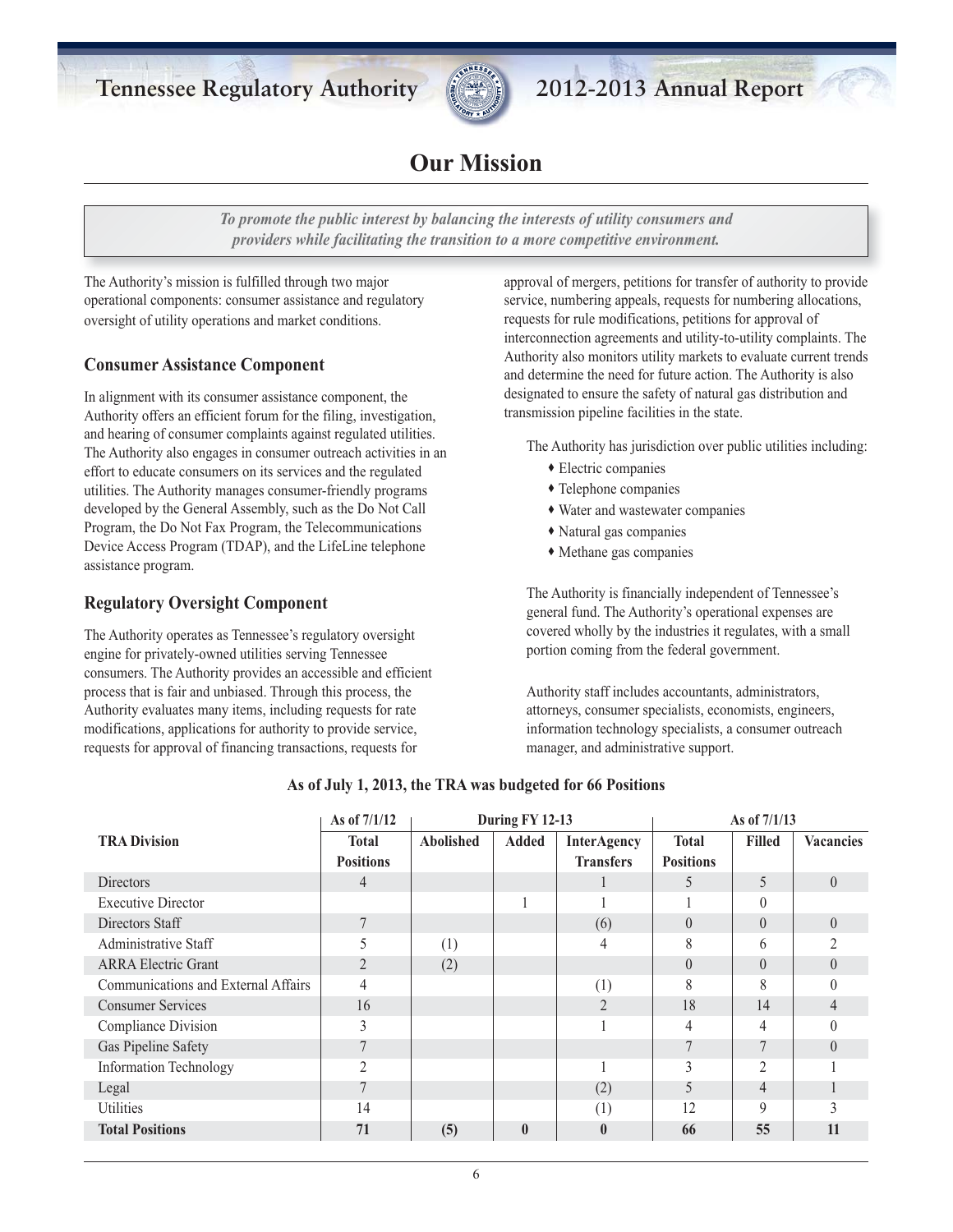



# **Tennessee Regulatory Authority Organization Chart**

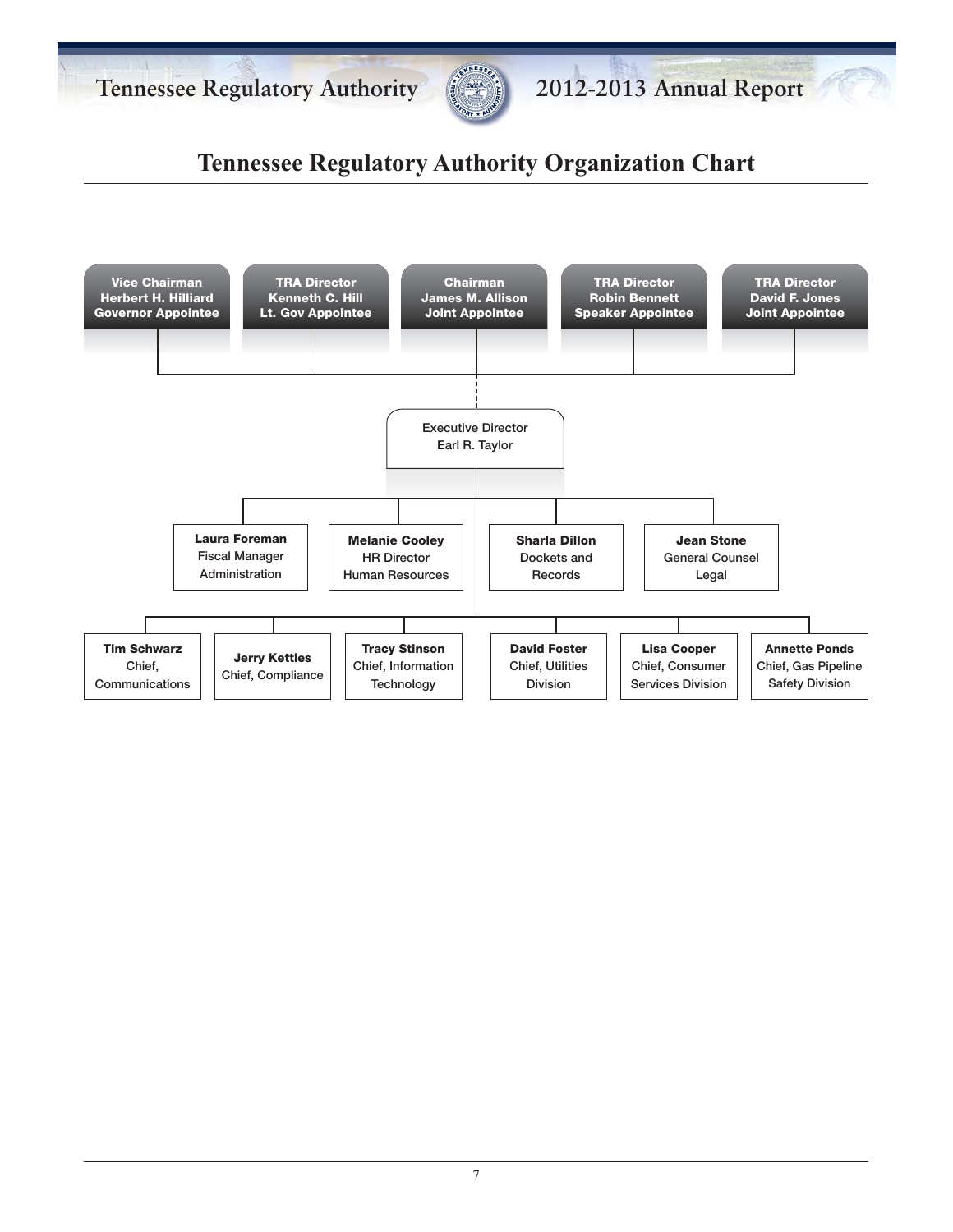



# **Utilities Under the Authority's Jurisdiction**

The following are the approximate number of utilities under the jurisdiction of the Tennessee Regulatory Authority as of June 30, 2013.

#### **Energy and Water**

| Electric              |   |
|-----------------------|---|
| Natural Gas Companies | 6 |
| Water & Waste Water   |   |
| Methane Gas Provider  |   |
| Intrastate Pipeline   |   |

#### **Telecommunications**

| Competing Telephone Service Providers            | 127 |
|--------------------------------------------------|-----|
| Customer Owned-Coin Operated Telephone Providers |     |
| Incumbent Telephone Companies                    |     |
| Resellers and Operators Service Providers        | 189 |
| Long Distance Facility Providers                 |     |

#### **Gas Pipeline Safety**

| Direct Sales                          |    |
|---------------------------------------|----|
| Intrastate Pipeline                   |    |
| Liquefied Natural Gas (LNG) Operators |    |
| <b>Master Meters</b>                  | 29 |
| Municipalities                        |    |
| <b>Utility Districts</b>              | 25 |

**Total Public Utilities 566**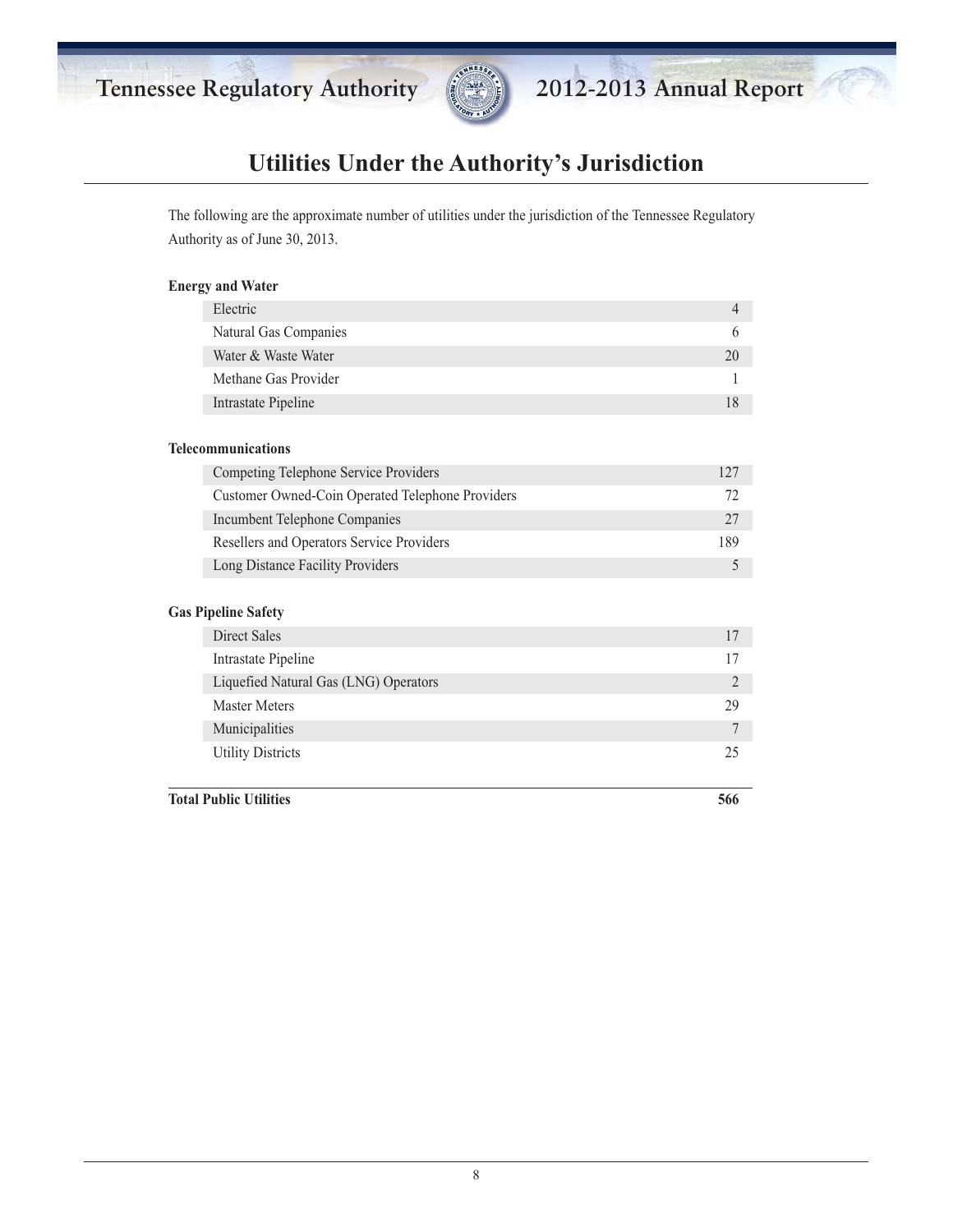

# **Budget Summary**

### **Appropriations, Fees, and Expenditures**

The Tennessee Regulatory Authority began fiscal year 2012-2013 (FY12-13) with a budget of \$7,790,400. Due to the reorganization of the agency by the Legislature and operational efficiencies implemented by the agency during FY12-13, the TRA's actual FY12-13 operational costs were \$6,182,670 - a total savings of \$1,607,730 (20.6%) from the FY12-13 budget appropriation.

Total revenues collected by the TRA during FY12-13 were \$7,781,388 the majority of which was derived from utility inspection fees paid by the public utilities regulated by the TRA. Total inspection fee revenue received during FY12-13 was \$6,086,023. In addition to the inspection fee revenue, the TRA received \$532,055 in federal revenue for the gas pipeline safety programs, \$246,550 in registration fees from telemarketers for the "Do Not Call" program, \$53,880 in fines and penalties, \$750,630 in contributions to the Telecommunications Devices Assistance, Program ("TDAP"), \$104,725 in application and amendment fees from certain cable companies, \$375 in current services, and \$7,150 in filing fees.

All of the revenues, except the revenue received from contributions for TDAP, are earmarked for the Public Utilities Account and are to be used to defray the cost of operations by the TRA. Should revenues in a future fiscal year(s) not be sufficient to cover the costs of the TRA for that fiscal year, the deficit would be funded by the Public Utilities Reserve Account. At June 30, 2013, the Public Utilities Reserve Account had a balance of \$3,388,418. The TDAP Program revenue is specifically earmarked for the purchase of TDAP equipment for the qualifying disabled citizens of Tennessee and the administration of the program. The TDAP Reserve Account had a balance of \$1,209,426 as of June 30, 2013.

The TRA also funds the majority of the administrative costs of the Office of State Assessed Properties which is part of the office of the Tennessee Comptroller of the Treasury. For FY12-13, the TRA's total inspection fee revenue of \$6,086,023 was reduced by \$426,361 for its share of subsidization of the cost of the Office of State Assessed Properties.



# **TRA Budget Comparison**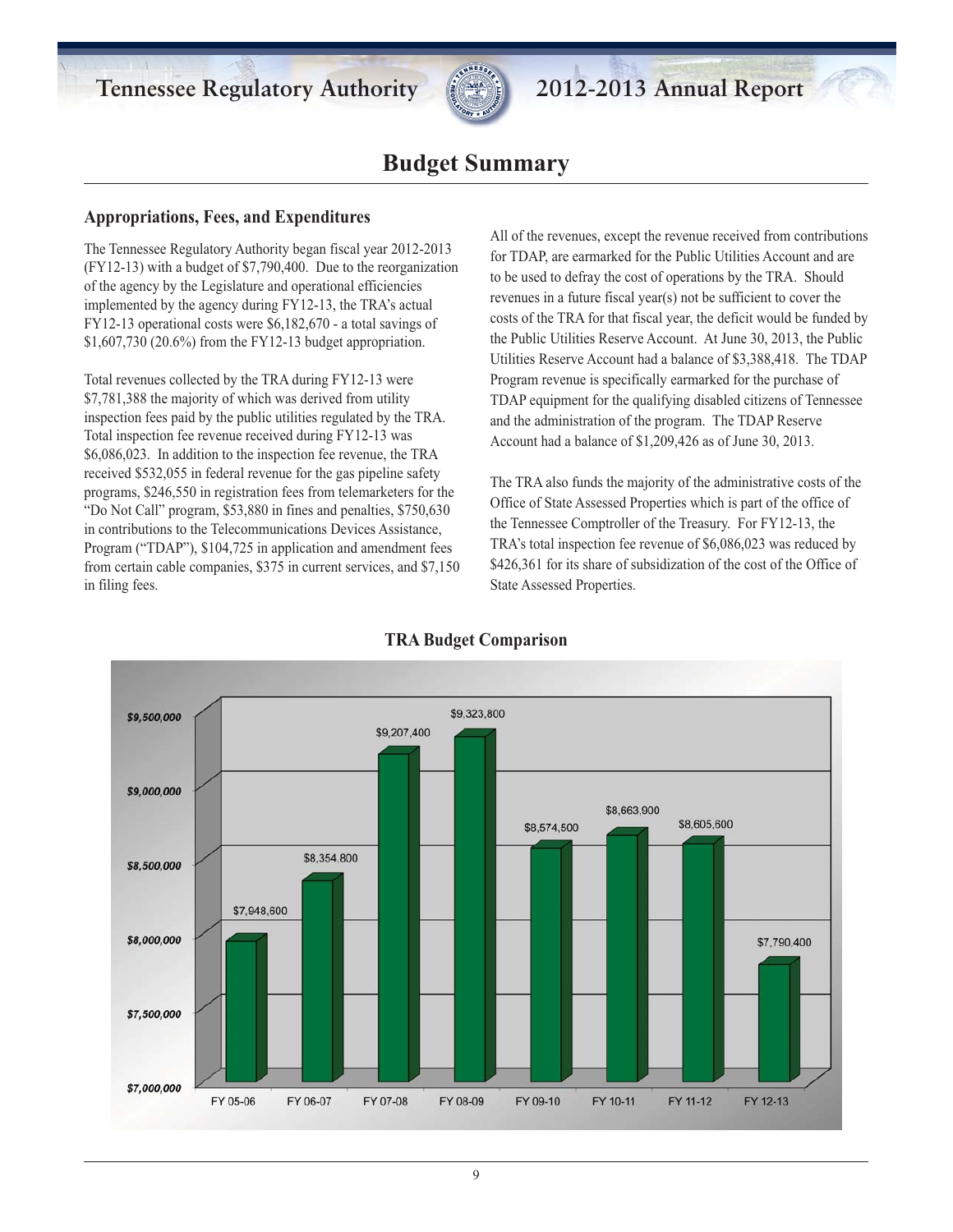

# **Budget Summary** (cont.)

| FY 12-13 Revenues                          |             |           |
|--------------------------------------------|-------------|-----------|
| <b>Inspection Fees</b>                     | \$6,086,023 | 78.2%     |
| Telecommunications Devices Access Program  | \$750,630   | $9.6\%$   |
| <b>Regulatory Fines and Penalties</b>      | \$53,880    | $0.7\%$   |
| Do Not Call Telemarketer Registration Fees | \$246,550   | $3.2\%$   |
| Federal Revenue                            | \$532,055   | $6.8\%$   |
| Cable Filing Fees                          | \$104,725   | $1.3\%$   |
| <b>Current Services and Filing Fees</b>    | \$7,525     | $0.1\%$   |
| <b>TOTAL REVENUES FOR FY 12-13</b>         | \$7,781,388 | $100.0\%$ |

**The FY12-13 Actual Inspection Fee Revenue received by the TRA was \$6,086,023. However, this amount was reduced by \$426,361 by the Comptroller's Office for the amount charged the TRA for its share of the cost of State Assessed Properties.**



# **TRA FY 12-13 Revenues**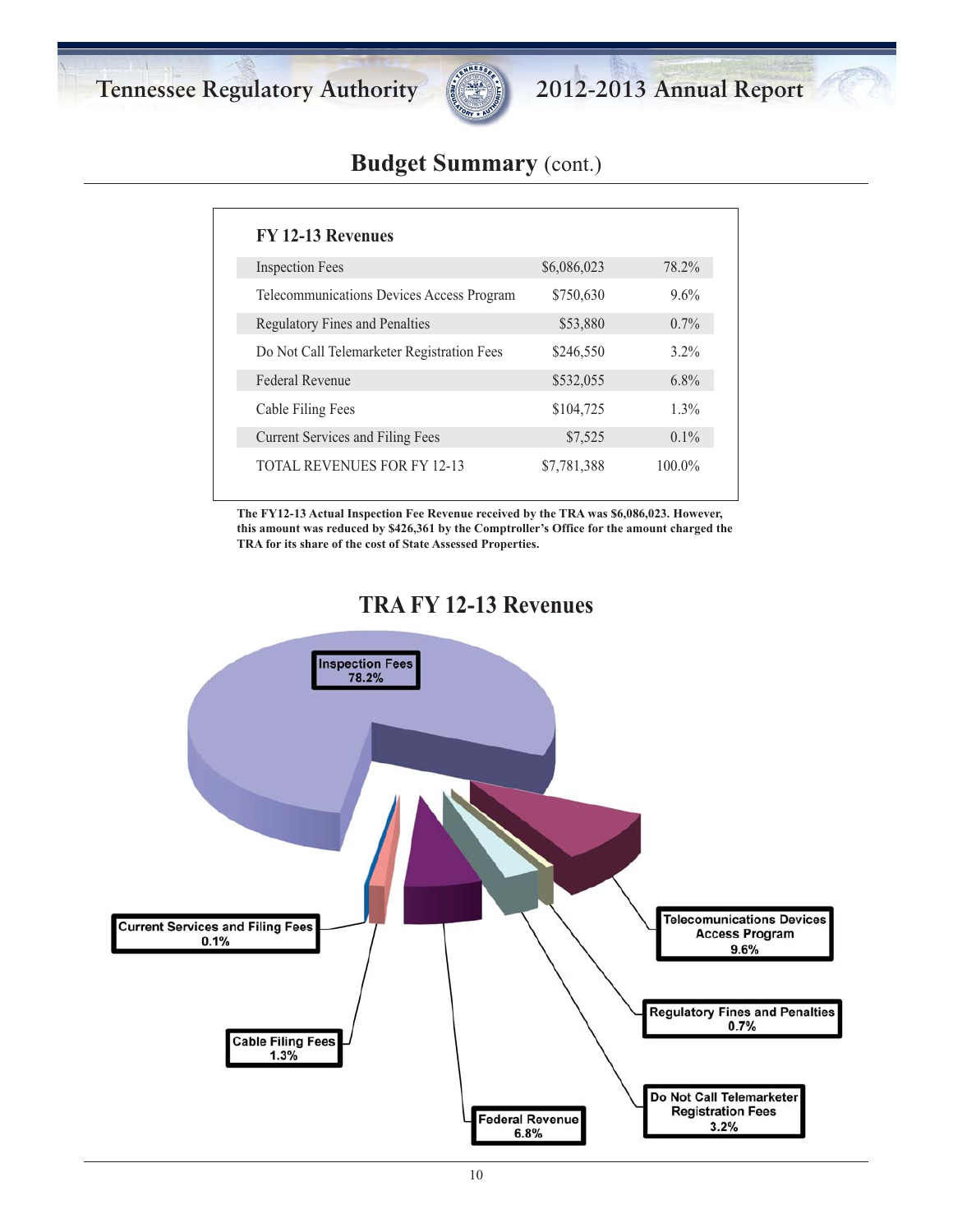

# **Docket Room and Authority Activity**

# **Docket Activity**

| <b>Type of Docket</b>                                                               | <b>Fiscal 2012-13</b> |                      |  |
|-------------------------------------------------------------------------------------|-----------------------|----------------------|--|
|                                                                                     |                       | $(7/1/12 - 6/30/13)$ |  |
| <b>Total</b>                                                                        | 195                   |                      |  |
| Arbitrations                                                                        | $\theta$              |                      |  |
| Interconnection/Resale Agreements                                                   | 72                    |                      |  |
| Purchase Gas Adjustment, Audits, Certificate of Convenience of Necessity Amendments | 16                    |                      |  |
| <b>Consumer Services Division Staff Investigations</b>                              | 9                     |                      |  |
| Certificate of Convenience of Necessity                                             | 3                     |                      |  |
| Pay Phones                                                                          | 2                     | (7 reopened)         |  |
| Name Changes                                                                        | 8                     |                      |  |
| Resellers                                                                           | 5                     | (3 reopened)         |  |
| Number Pooling Requests                                                             | 6                     |                      |  |
| Rulemaking                                                                          | $\theta$              |                      |  |
| Telecom Dockets - Eligible Telecommunications Carriers                              | 1                     |                      |  |
| Notice - Market Regulation                                                          | 22                    |                      |  |
| Cable Franchise                                                                     | 1                     | (3 amendments)       |  |
| Transfers, Mergers, Financing                                                       | 20                    |                      |  |
| Misc. (not otherwise listed above)                                                  | 17                    |                      |  |
| <b>Total: New</b>                                                                   | 182                   |                      |  |
|                                                                                     |                       |                      |  |

Reopened 10 plus 3 cable amendments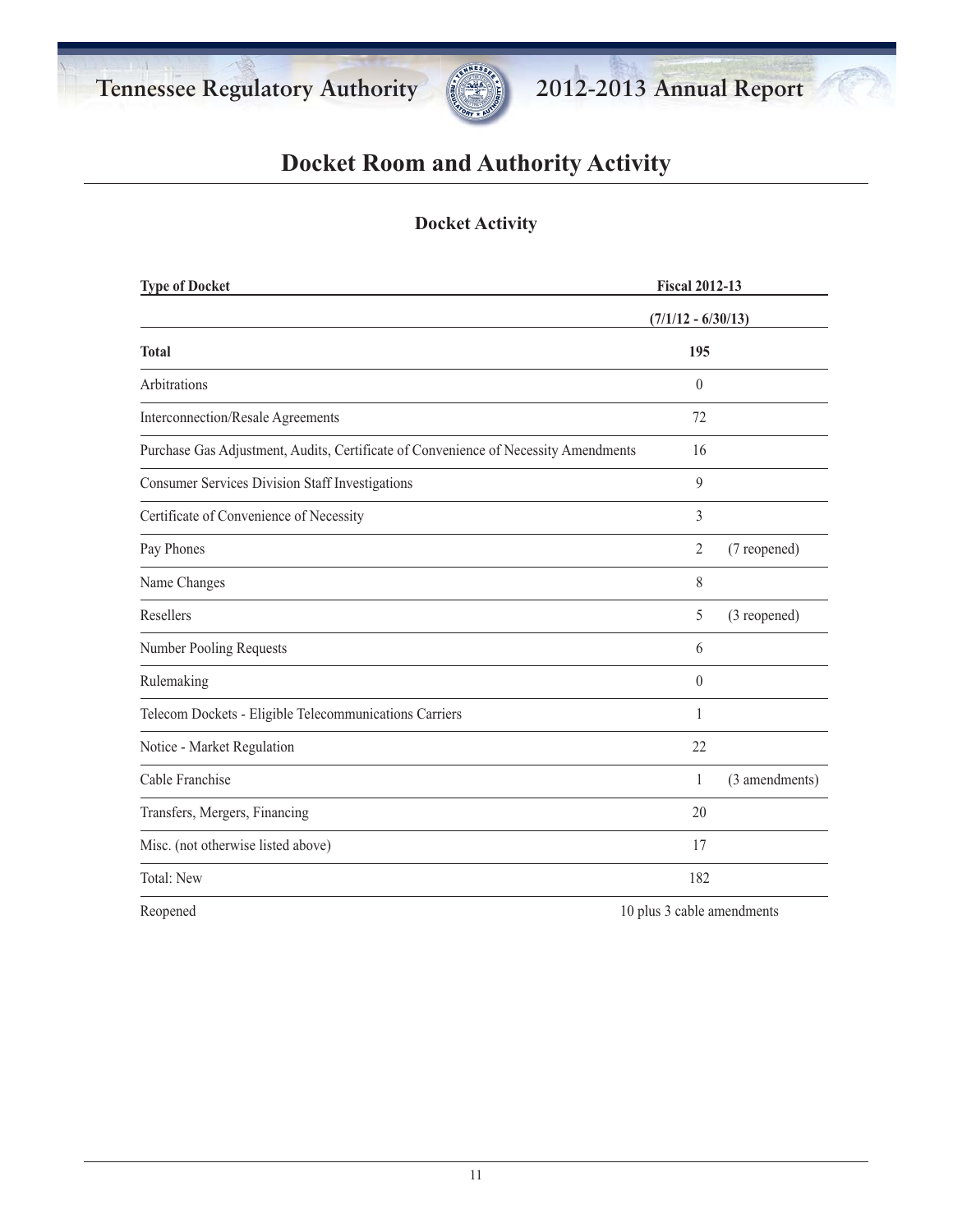

# **Communications & External Affairs Division**

## **Tim Schwarz, Chief**

### **Mission**

*The mission of the Communications and External Affairs Division is to advance and support the Tennessee Regulatory Authority's larger role of promoting the public interest through consumer outreach & education, external & internal communications, legislative and policy initiatives and Title VI compliance.*

#### **Duties include:**

- ◆ Media Relations
- ∑ Writing press releases
- ∑ Social Media Management
- ∑ Website Content Management
- ∑ Oversees publication of the agency's special reports
- ∑ Ensures compliance of agency's forms and documents
- ∑ Intra-agency collaboration
- ∑ Special events photographer
- ∑ Title VI Compliance
- ∑ Legislative and Policy Action
- ∑ Public Relations
- ∑ Consumer Outreach

# **Compliance Division**

## **Jerry Kettles, Chief**

#### **Mission**

*The mission of the Compliance Division is to support the Authority in enforcement of its rules and regulations.* 

#### **Duties include:**

The Compliance Division (CD) was formed in 2013 to place greater focus on compliance and enforcement activities at the TRA. From it is inception, the division has been active in show cause proceedings before the authority. The Division coordinates with other divisions within the Authority to prepare enforcement proceedings for adjudication by the TRA Directors. When necessary, the Division initiates its own investigation and may recommend that a show cause proceeding be initiated. The Division will also have an active role in rule making actions initiated by the agency. Moreover, the Division carries out the responsibilities of its predecessor the Economic Analysis and Policy Division to provide analytic support to other groups within the TRA on a diverse range of topics including financial derivatives used in the natural gas industry, implementation of orders issued by the Federal Communications Commission and interpretation of statistical analysis

# **Consumer Services Division**

**Lisa Cooper, Chief Stacy Balthrop, Deputy Chief**

### **Mission**

*To ensure consumers receive an adequate level of service from regulated companies and to educate consumers regarding changes and new programs in the regulated utility sector. This mission is accomplished through consumer outreach, monitoring services utilities provide using quality of service reports and tests, initiating investigations, and mediating consumer-utility disputes resulting from consumer complaints.*

#### **Duties include:**

The Consumer Services Division ("CSD") is responsible for monitoring the quality of services provided by regulated utilities and enforcing the rules and regulations of the Authority. One aspect of this responsibility is to investigate and mediate consumer complaints filed against regulated utilities pursuant to T.C.A. §§ 65-4-119, 65-4-401 et seq., and 65-4-501 et seq.

The CSD also performs other functions such as: providing consumer education/outreach including developing and implementing programs to educate the public on various utility issues; administering the Do Not Call telemarketing initiative through the registration of telemarketing companies and maintaining the Do Not Call Register; administering the Do Not Fax Program which is designed to prevent unsolicited faxes; and certifying the Lifeline Telephone Assistance Program candidates based on income.

The CSD administers the Telecommunication Devices Access Program ("TDAP"), which is designed to improve access to the telephone network by distributing equipment to assist individuals with disabilities. Additionally, the CSD monitors the operation of the Tennessee Relay Center for individuals with a hearing loss or speech disability.

The CSD conducts service hearings, community outreach meetings and utility service audits; provides testimony at utility proceedings and provides recommendations in enforcement actions involving utilities not in compliance with state law or the rules and regulations of the Authority.

#### **2012 Major Activities**

- ∑ Received 1,064 consumer complaints filed against utility companies
- ∑ Distributed 1,145 TDAP devices costing \$328,079 to 1,035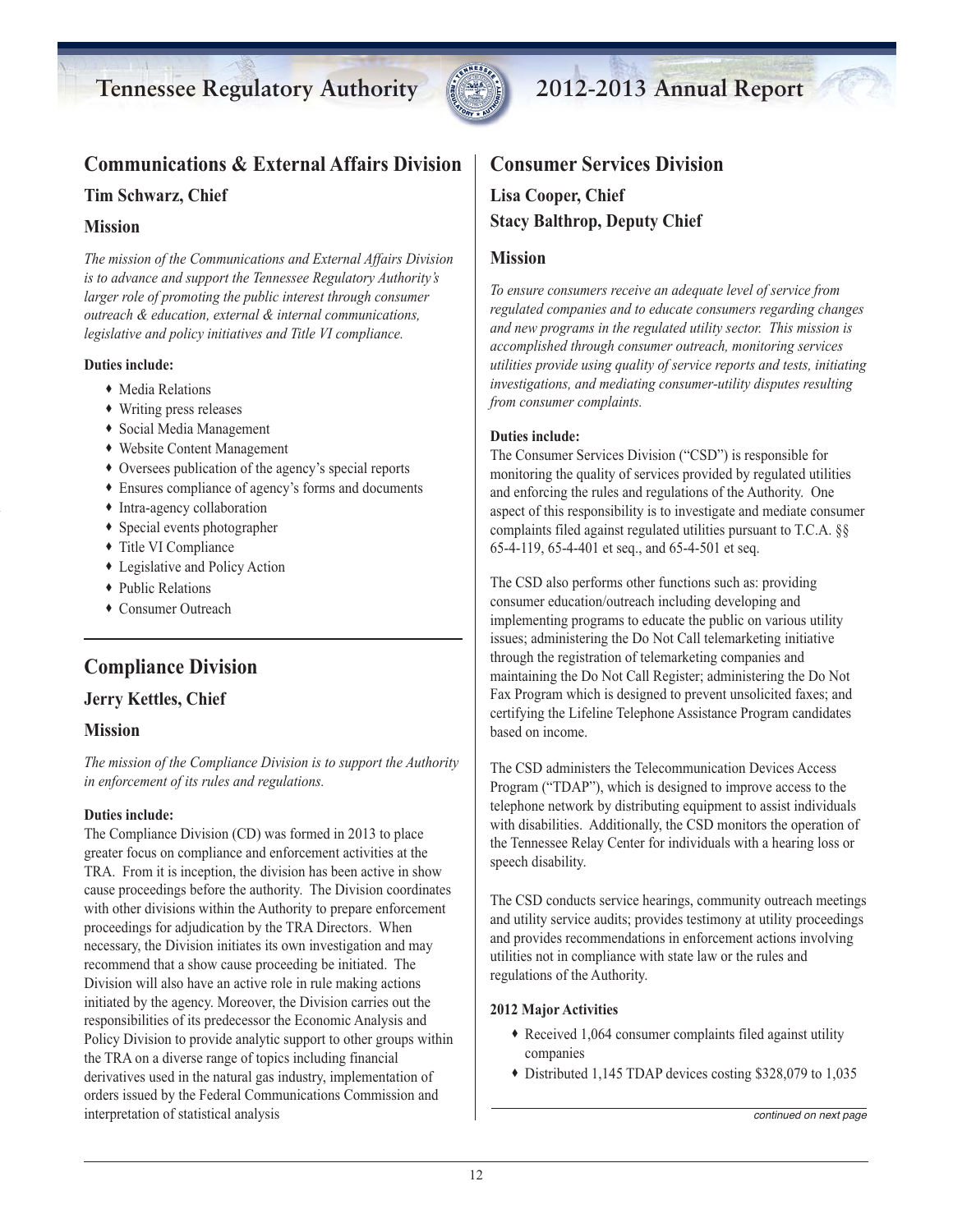

### **Consumer Services...** continued from previous page

- ∑ Administered the Lifeline Telecommunications Assistance Program. Fiscal year 2013 there were 782,086 Tennesseans receiving the Lifeline credit on their monthly telecommunication charges.
- ∑ Administratively reviewed the reported operational practices of the Tennessee Relay Center to ensure that it is complying with the Authority's rules and regulations.

The CapTel Service is designed to assist individuals who are late deafened or hard of hearing to make and receive telecommunications calls with a captioning feature offered by this service. The CapTel Service processed approximately 275,091 calls during the fiscal year 2013.

∑ Administratively reviewed the reported operational practices of the Tennessee CapTel Service to ensure that it is complying with the Authority's rules and regulations.

At the end of fiscal period 2013, 4,790,958 Tennesseans registered with the "Do Not Call" program and 335 active telemarketers had registered as solicitors. The TRA received 2,179 "Do Not Call" telemarketing complaints by consumers against telemarketing companies during the fiscal year 2013. The TRA also received 50 fax complaints from consumers involving unsolicited facsimiles during the fiscal year 2013.

# **Gas Pipeline Division**

## **Annette Ponds, P.E., Chief**

## **Mission**

*The mission of the Tennessee Regulatory Authority (TRA) Gas Pipeline Safety Division (GPSD) is to contribute to the safety and reliability of natural gas distribution and transmission pipeline facilities and to minimize the risk to public health and safety associated with the accidental release of natural gas.* 

#### **Compliance Program**

Chapter 601, Title 49 of the United States Code provides the statutory basis for the pipeline safety program. Chapter 601 establishes a framework for promoting pipeline safety through Federal delegation to the States for all or part of the responsibility for intrastate pipeline facilities under annual certification or agreement. Chapter 601 authorizes Federal grants-in-aid of up to 80 percent of a State agency's personnel, equipment, and activity costs for its pipeline safety program.

The State of Tennessee enters into a certification agreement each year with the Secretary of the Department of Transportation and accepts the responsibility for regulation of intrastate natural gas pipeline facilities. The program is administered by the DOT Pipeline and Hazardous Materials Safety Administration (PHMSA) and the TRA is the regulating state agency. The GPSD enforces safety regulations in accordance with the Tennessee Code Annotated ("Tenn. Code Ann.") § 65-2-102, the Tennessee Comprehensive Rules and Regulations ("Tenn. Comp. R. & Regs.") 1220-4-5 and Title 49 of the Code of Federal Regulations ("CFR") Chapter 1, Subchapter D, Parts 191, 192, 193, 195 and 199, as incorporated in the Tennessee rules by reference.

Natural gas is transported statewide through approximately 42,000 miles of distribution and transmission lines that provide service to approximately 1,305,000 customers. Distribution operators range in size from eight to 307,000 customers. Operational units include distribution systems, intrastate transmission lines, liquefied natural gas plants and storage facilities, apartment complexes, and housing authorities. There are a total of 183 operational units across Tennessee; 166 jurisdictional and seventeen (17) nonjurisdictional. A minimum of one onsite inspection is conducted annually on each gas system. Some systems are inspected multiple times during a particular calendar year.

The GPSD inspectors conduct annual inspections to ensure adherence to regulations. There are 182 operational units which are controlled by 5 private companies, 70 municipalities, 25 utility districts, 29 master meter operators, and 17 intrastate pipeline companies. Operators are required to maintain records, compile reports, update operations and maintenance plans, and promptly repair all hazardous leaks.

| <b>Inspection Type</b>       | <b>Number</b> |
|------------------------------|---------------|
| Standard                     | 165           |
| Specialized                  | 225           |
| Follow-Up                    | 39            |
| Construction                 | 8             |
| Incident                     | 20            |
| Training                     | 23            |
| <b>Liquefied Natural Gas</b> | 2             |
| <b>Total Inspection Days</b> | 482           |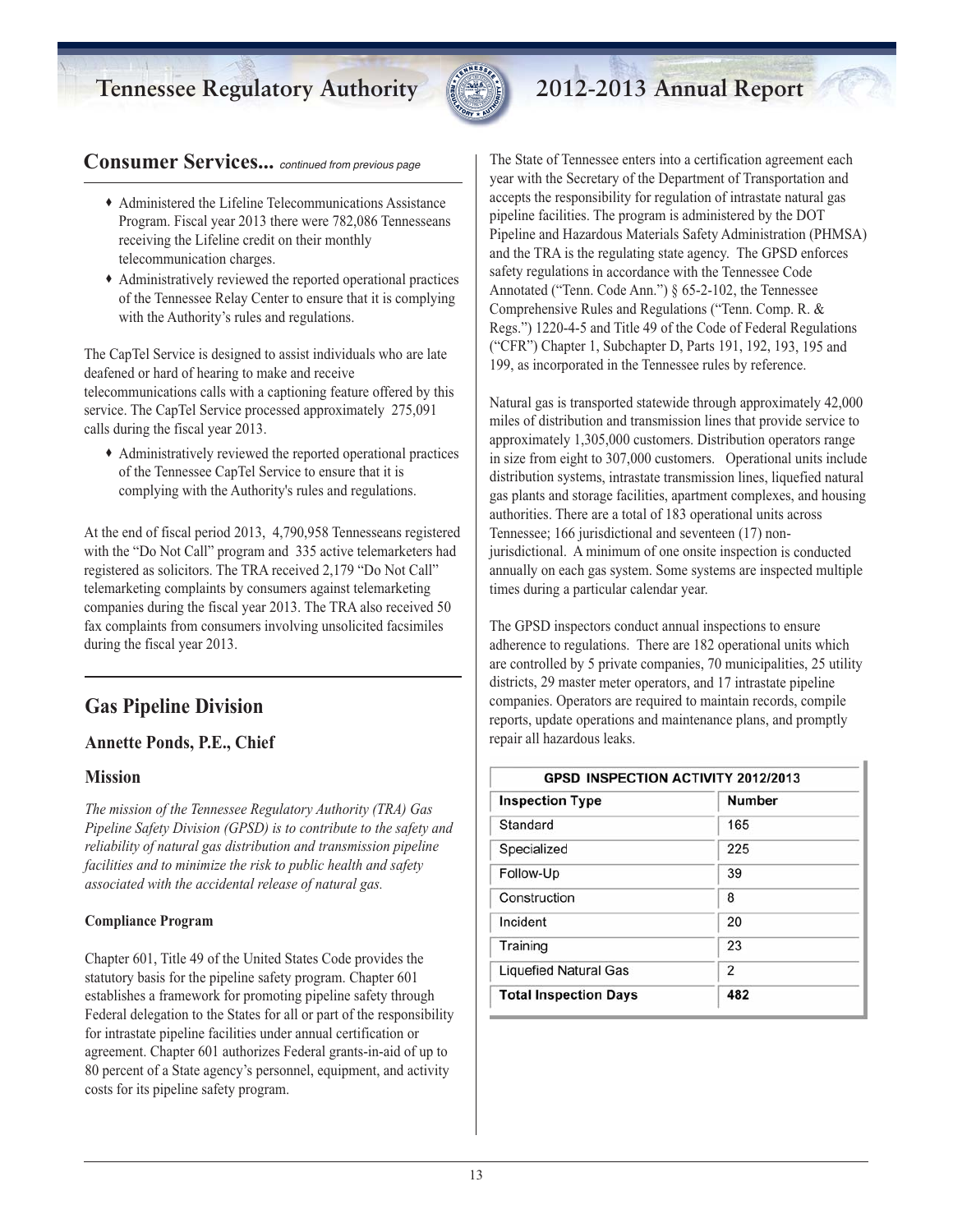

# **Information Technology Division**

#### **Tracy Stinson, Chief**

### **Mission**

*The mission of the Information Technology Division (IT) is to provide, support, and protect hardware and software computer systems used by the staff of the Tennessee Regulatory Authority. The Division strives to meet the professional needs of its own staff members through training, team building, challenging work, recognition and personal and professional growth.*

The division consists of an IT Chief and an Information Systems Resource Specialist II.

### **Duties of the Information Technology Division:**

- ∑ Develop the Information Systems three year plan
- ∑ Develop and maintain the Authority LAN
- ∑ Procure and maintain Authority desktop computer systems
- ∑ Develop new software systems
- ∑ Monitor software license needs
- ∑ Enforce state network acceptable usage policy
- ∑ Provide information resource training to Authority staff and IT staff
- ∑ Develop and administer Authority databases
- ∑ Oversee computer hardware inventory management
- ∑ Provide technical support and training to Authority staff
- ∑ Provide technical advice to Authority leadership

| $2012 - 13$ Statistics |                          |  |  |
|------------------------|--------------------------|--|--|
| <b>Month</b>           | <b>TRA Homepage Hits</b> |  |  |
| Jul                    | 7018                     |  |  |
| Aug                    | 8776                     |  |  |
| Sep                    | 8458                     |  |  |
| Oct                    | 9444                     |  |  |
| Nov                    | 8330                     |  |  |
| Dec                    | 8021                     |  |  |
| Jan                    | 9504                     |  |  |
| Feb                    | 4046                     |  |  |
| Mar                    | 9418                     |  |  |
| Apr                    | 8881                     |  |  |
| May                    | 8535                     |  |  |
| Jun                    | 8906                     |  |  |
|                        |                          |  |  |
| <b>TOTAL</b>           | 92319                    |  |  |
|                        |                          |  |  |

# **Utilities Division**

### **David Foster, Chief**

#### **Mission**

*To provide the Directors of the TRA with detailed technical and financial analyses to aid the Directors in making informed decision on issues related to the establishment of just and reasonable rates for public utilities, audits results, new certificates of service and telecommunications issues related to the continued development of competitive markets.*

The division is comprised of eight full-time and two-part-time employees with diversified experience and background. The Staff's credentials and background consist mainly of Certified Public Accountants along with an engineer. The Staff has over 150 years of combined experience in the utility industry.

The division is responsible for analyzing all utility petitions relating to rate changes for investor owned electric, gas, telecommunications, water and wastewater service utilities operating within the state. The financial analysis focuses on establishing a reasonable return the utility can earn on its investment as well establishing a reasonable amount of prudent expenses to be recovered. The division also develops and recommends rate designs for customer classes, e.g., residential, commercial and industrial. Each utility segment also has unique characteristics and distinctive federal and state mandates for review.

The division works closely together with smaller utilities, especially water and wastewater, in order ensure their viability, both financially and from a quality of service standpoint. The larger utilities (e.g., Piedmont Natural Gas, Atmos Energy, Chattanooga Gas, Tennessee American Water and Kingsport Power) are continually monitored from a financial/rate standpoint. The division also conducts a series of annual audits for utilities regarding their financial status and for compliance with TRA rules and applicable state and federal laws, orders and tariffs.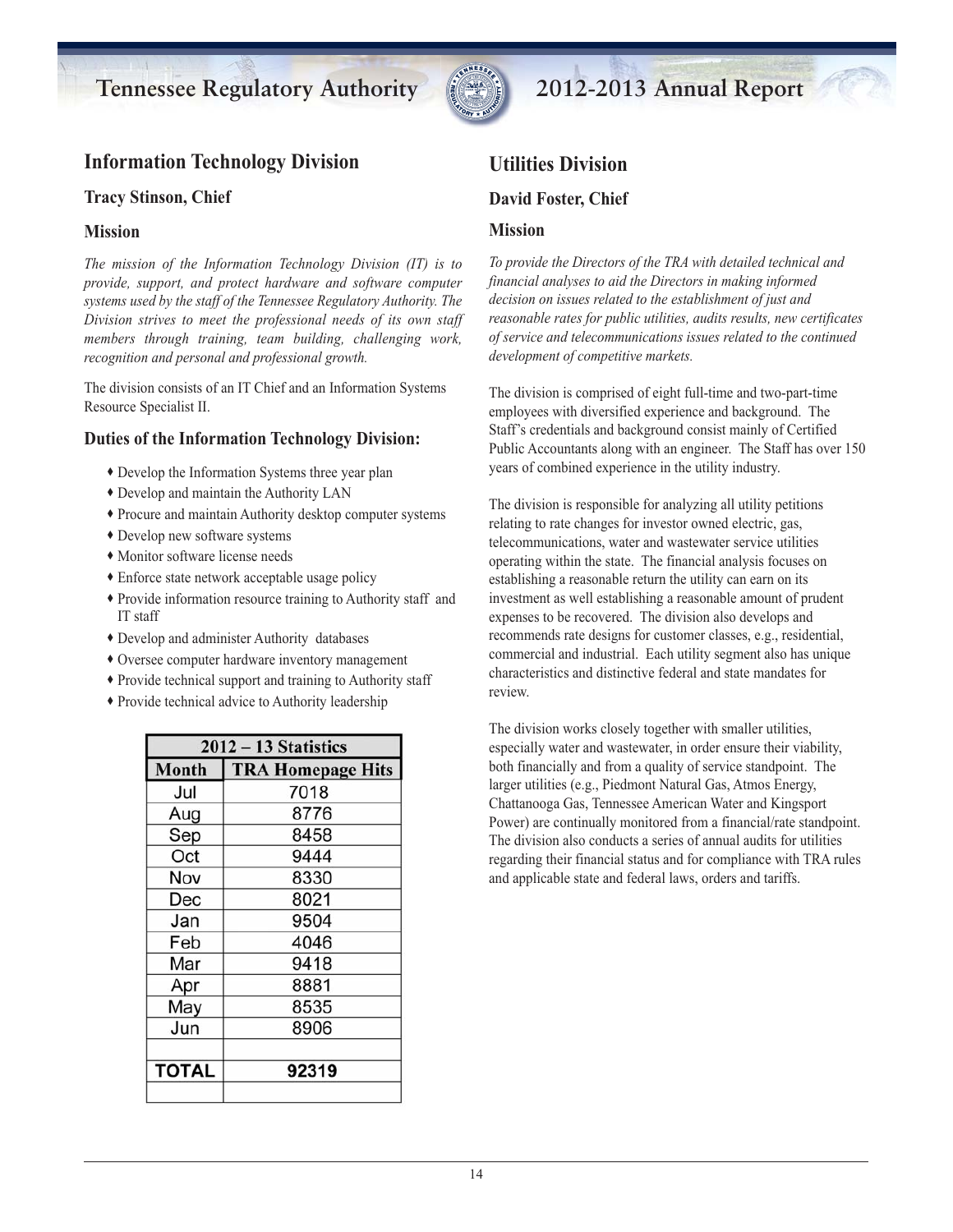

# **Legal Division Jean Stone, General Counsel**

## **Mission**

*To provide the Authority with sound and timely legal advice, effective counsel in the deliberative process, and zealous representation before state and federal agencies, and reviewing courts.*

It is the responsibility of the Legal Division to provide inhouse counsel to the Directors of the Authority. Attorneys from the Division also represent the Authority and the Directors in their official capacities before the Chancery Courts, Tennessee Court of Appeals, Tennessee Supreme Court and in the Federal Courts. The Legal Division represents the Authority before the Federal Communications Commission and the Federal Energy Regulatory Commission. Attorneys in the Division often serve as Hearing Officers in contested cases and prosecutors in enforcement actions before the Authority. The attorneys provide legal advice and analysis to other divisions within the Authority and may represent staff designated as parties in Authority proceedings. The Legal Division reviews bonds and letters of credit submitted by regulated companies. The attorneys also draft rules to be promulgated by the Authority. Members of the Legal Division prepare orders reflecting actions of the Directors in specific cases.

During the past fiscal year, 195 dockets were opened or required action by the Authority. Attorneys in the Legal Division provided continuing research, advisory memoranda and counsel to the Directors and staff in most of these dockets. The Legal Division also prepared 229 orders reflecting action by the Authority in active dockets including tariff matters, contested cases, mergers, debt issuances, transfers of authority, approvals and revocations of certificates of public convenience and necessity, franchise approvals and show cause actions.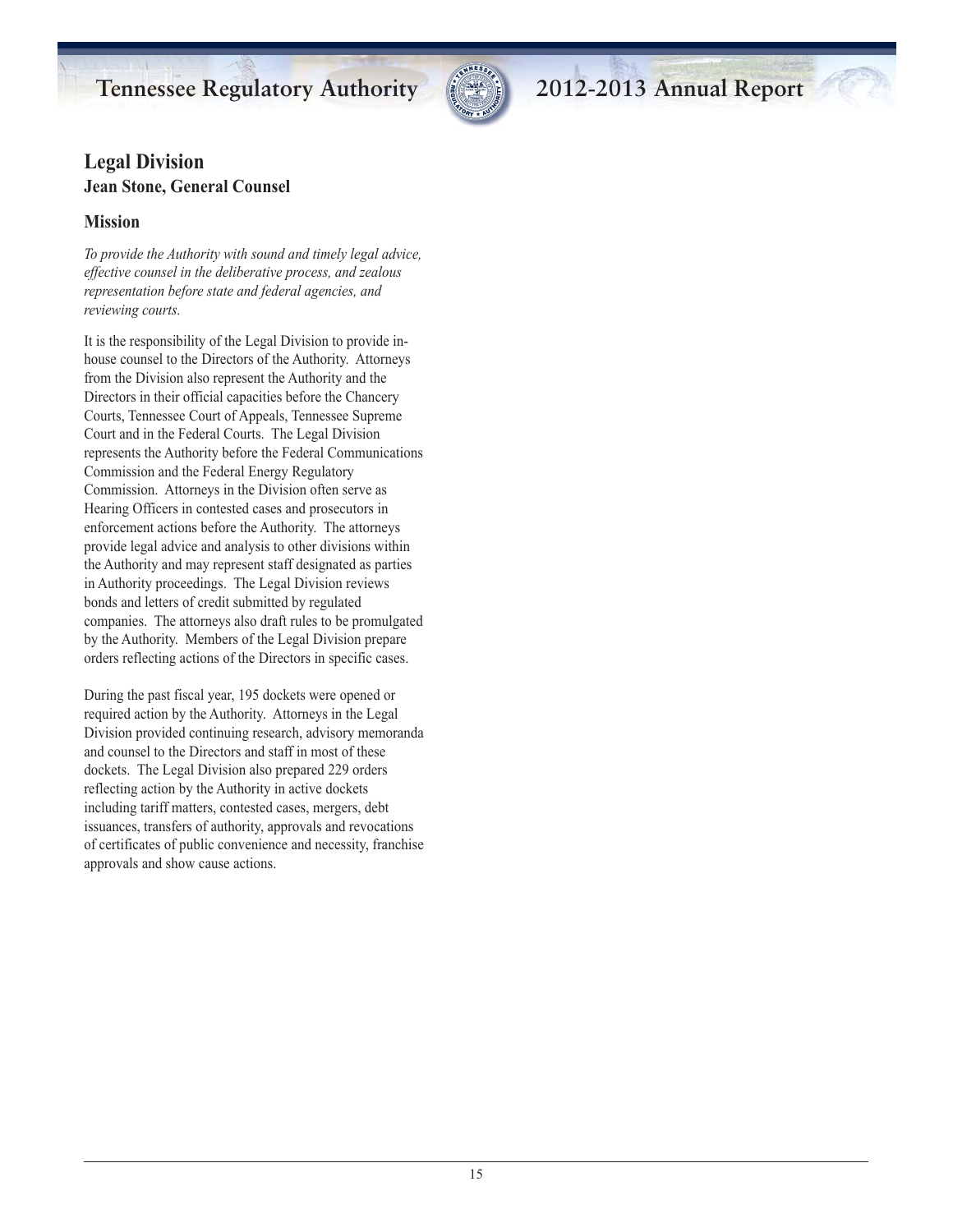

# **Appendix A**

#### **TRA proceedings for the 2012-2013 fiscal year included:**

- ∑ Petition for Arbitration of Cellco Partnership d/b/a Verizon Wireless (Docket No. 03-00585)
- ∑ Docket to Evaluate Atmos Energy Corporation's Gas Purchases and Related Sharing Incentives (Docket No. 07- 00225)
- ∑ Petition of Chattanooga Gas Company for a General Rate Increase, Implementation of the EnergySmart Conservation Programs and Implementation of a Revenue Decoupling Mechanism (Docket No. 09-00183)
- ∑ BellSouth Telecommunications, Inc. d/b/a AT&T Southeast d/b/a AT&T Tennessee Complaint and Petition for Relief vs. BLC Management, LLC d/b/a Angles Communications Solutions (Docket No. 10-00008)
- ∑ Request of Chattanooga Gas Company for Approval of an RFP for an Asset Management Agreement and a Gas Purchase and Sales Agreement (Docket No. 10-00049)
- ∑ Petition of Nexus Communications, Inc. to Recover Cash Back Promotion Credits from BellSouth d/b/a AT&T Tennessee (Docket No. 10-00212)
- ◆ Petition of the North American Numbering Plan Administrator on Behalf of the Tennessee Telecommunications Industry (Docket No. 11-00018)
- ◆ Investigation as to Whether a Show Cause Order Should Be Issued Against Berry's Chapel Utility, Inc. and/or Lynwood Utility Corporation for Violation of TRA Rules and Tennessee Statutes, Including, But Not Limited to, Tenn. Code Ann Sections 65-4-112, 65-4-113, 65-4-201, and 65-5- 101 (Docket No. 11-00065)
- ∑ Petition of Integrated Resource Management, Inc. d/b/a IRM Utility, Inc. to Amend Its CCN to Serve an Area in Cumberland County, Tennessee Known as Genesis Village Estates Subdivision (Docket No. 11-00081)
- ∑ Audit of the Transactions in Integrated Resource Management, Inc. d/b/a IRM Utility, Inc. Escrow Account (Docket No. 11-00113)
- ∑ Petition of Telmate, LLC for Authority to Provide Resell Telecommunications in the State of Tennessee and Petition of Telmate, LLC for Authority to Provide COCOT Services in Tennessee (Docket Nos. 11-00181 and 11-00182)
- ∑ Counce Natural Gas Company's Actual Cost Adjustment Account Filing for the Period October 1, 2010 - September 30, 2011 (Docket No. 11-00203)
- ∑ Complaint of ConocoPhillips Company for an Order Determining ConocoPhillips Not Liable for Penalties and Charges Assessed by Chattanooga Gas Company, or, in the Alternative, Petition for Special Relief (Docket No. 11- 00210)
- ◆ Petition of Aqua Green Utility Inc. to Implement Tap Fees (Docket No. 12-00004)
- ∑ Petition for Approval of Demand Response Program and Associated Demand Response Tariffs on Behalf of Kingsport Power Company d/b/a AEP Appalachian Power and Joint Petition of Eastman Chemical Company and Air Products and Chemicals, Inc. for Expedited Review to Allow Certain End Use Customers of Kingsport Power Company to Participate in PJM Interconnection Demand Response Programs (Docket Nos. 12-00012 and 12-00026)
- ∑ ACA Filing for the Navitas TN NG, LLC Jellico and Byrdstown Systems (Docket No. 12-00021)
- ∑ Petition of Laurel Hills Condominiums Property Owners Association for a Certificate of Public Convenience and Necessity (Docket No. 12-00030)
- ∑ Petition of the Industry Coalition (AT&T Tennessee, CenturyLink Companies, Frontier Communications Of TN/Volunteer and Frontier Communications of America, TDS Telecom, TN Telephone Association, Level 3 Communications, LLC and tw telecom of Tennessee, LLC) to Eliminate State Lifeline Credit (Docket No. 12-00035)
- ∑ Petition of Old Hickory Water, LLC for a Certificate of Convenience and Necessity (Docket No. 12-00039)
- ∑ Audit of Atmos Energy Corporation's Incentive Plan Account for the Twelve-Month Period Ending March 31, 2012 (Docket No. 12-00044)
- ∑ Petition of Tennessee American Water Company for a General Rate Increase, Implementation of a Distribution System Infrastructure Charge and the Establishment of Tracking Mechanisms for Purchased Power, Pensions and Chemical Expenses (Docket No. 12-00049)
- ∑ Petition of Americatel Corporation and Matrix Telecom, Inc. for Approval to Participate In Certain Financing Arrangements (Docket No. 12-00050)
- ∑ Petition of Kingsport Power Company d/b/a AEP Appalachian Power to Implement a Storm Damage Rider Tariff for Recovery of Storm Costs (Docket No. 12-00051)
- ∑ Proceeding Against David Andrews for Alleged Violations of Tenn. Code Ann. Section 65-4-501, et seq., Known as the Tennessee Do-Not-Fax-Law (Docket No. 12-00052)
- ∑ Audit of Atmos Energy Corporation's Incentive Plan Account for the Period April 1, 2007 through March 31, 2011 (Docket No. 12-00053)
- ∑ Application of Bristol Tennessee Essential Services for Expanded Certificate of Public Convenience and Necessity to Provide Competing Telecommunications Services Statewide (Docket No. 12-00060)
- ∑ Petition of Atmos Energy Corporation for a General Rate Increase (Docket No. 12-00064)
- ∑ Petition of Kentucky Utilities Company for an Order Authorizing the Issuance of Securities and the Assumption of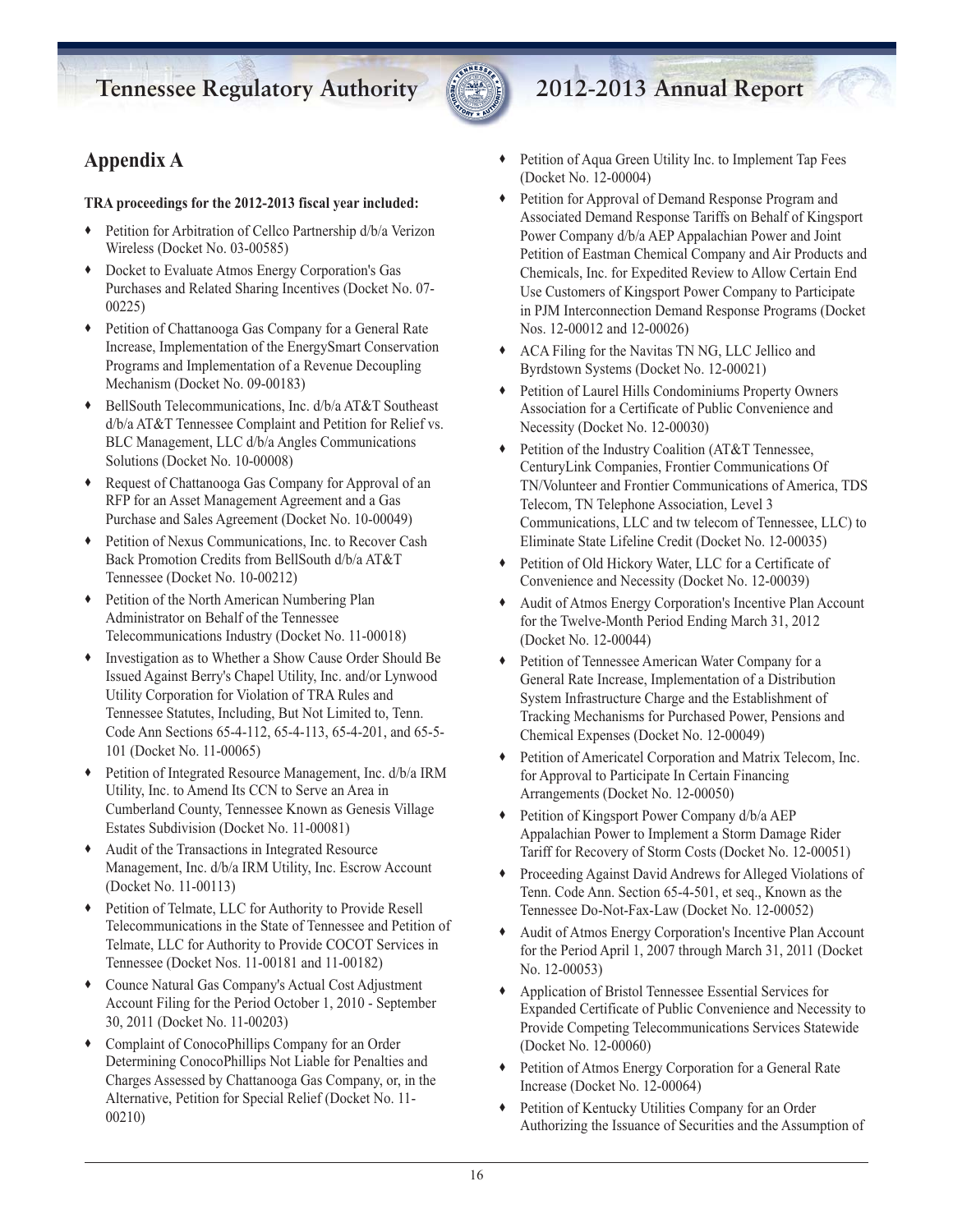

Liabilities (Docket No. 12-00067)

- ∑ Petition of Navitas TN NG, LLC for a General Rate Increase (Docket No. 12-00068)
- ◆ Alleged Violations of Tenn. Code Ann. Section 65-4-401, Do-Not-Call, Against Sam Cooper, d/b/a Global Media Management, LLC (Docket No. 12-00069)
- ∑ State Certification of Rural and Competitive ETC Carriers Use of Federal High Cost Support, Pursuant to C.F.R. 54.314 and Non-Rural Rate Comparability to National Urban Rates to the FCC and the Universal Service Administrative Company (Docket No. 12-00074)
- ∑ Revision of Business Rates to Reflect 2012 Ad Valorem Tax Equity Payments Pursuant to Tenn. Code Ann. Sections 67-6- 221 and 67-6-222 (Docket No. 12-00079)
- ∑ Complaint of City of Knoxville Against AT&T Tennessee (Docket No. 12-00082)
- ∑ Audit of Piedmont Natural Gas Company Weather Normalization Adjustment for the Period November 1, 2011 to March 31, 2012 (Docket No. 12-00083)
- ◆ Audit of Chattanooga Gas Company's Weather Normalization Adjustment for the Period of November 1, 2011 to April 30, 2012 (Docket No. 12-00084)
- ◆ Audit of Atmos Energy Corporation's Weather Normalization Adjustment for the Period of November 1, 2011 to April 30, 2012 (Docket No. 12-00085)
- ∑ Application of West Tennessee Telephone Company, Inc. to Enter Price Regulation (Docket No. 12-00089)
- ∑ Application of Crockett Telephone Company, Inc. to Enter Price Regulation (Docket No. 12-00090)
- ∑ Application of Peoples Telephone Company to Enter Price Regulation (Docket No. 12-00091)
- ∑ Alleged Violations of Tenn. Code Ann. Section 65-4-401, Do-Not-Call, Against Storm Damage Specialists (Docket No. 12-00100)
- ◆ Alleged Violations of Tenn. Code Ann. Section 65-4-401, Do-Not-Call, Against Selltel, Inc. d/b/a National Protection Service (Docket No. 12-00101)
- ∑ Complaint of Budget Prepay, Inc. Against AT&T Tennessee (Docket No. 12-00102)
- ∑ Piedmont Natural Gas Company, Inc. Performance Incentive Plan Report for the Period July 1, 2011 thru June 30, 2012 (Docket No. 12-00103)
- ∑ Chattanooga Gas Company's Actual Cost Adjustment for the Twelve Months Ended June30, 2012 (Docket No. 12-00105)
- ∑ Chattanooga Gas Company Annual Incentive Plan Filing for the Twelve Months Ended June 30, 2012 (Docket No. 12- 00106)
- ∑ Alleged Violations of Tenn. Code Ann. Section 65-4-501, Do-Not-Fax, Against Robert Andrew Dawson, Vacation Express USA Corp. (Docket No. 12-00107)
- ∑ Petition of Kentucky Utilities Company for an Order Amending and Extending Existing Authority With Respect to Revolving Line of Credit (Docket No. 12-00108)
- ∑ Petition of Entergy Arkansas, Inc. for Authorization to Enter Into Certain Financing Transactions During the Years 2013 through 2015 (Docket No. 12-00109)
- ∑ Formal Notice of Violations, Knoxville Utilities Board Incident, 12/09/09, Report Of Natural Gas Safety Inspection #11-211 (Docket No. 12-00111)
- ∑ Application of Common Point LLC for a CCN to Provide Competing Local Telecommunications Services (Docket No. 12-00113)
- ∑ Piedmont Natural Gas Company, Inc. Actual Cost Adjustment Account Filing for the Period July 1, 2011 - June 30, 2012 (Docket No. 12-00114)
- ∑ Joint Application of Millington Telephone Company, Inc., MTel Long Distance, Inc., And E. Ritter Communications Holdings, Inc. Regarding Transfer of Control of Millington Telephone Company, Inc. and MTel Long Distance, Inc. (Docket No. 12-00117)
- ∑ Petition for a Declaratory Ruling that Knob Ridge Apartments, L.P. Is a Public Utility Under Tennessee Law and Should Be Regulated by the TRA (Docket No. 12-00119)
- ∑ Atmos Energy Corporation's Tennessee and Union City, Tennessee 2011-2012 ACA Filing (Docket No. 12-00120)
- ∑ Application of Appalachian Power Company for Approval for Certain 2013 Financing Programs (Docket No. 12-00126)
- ∑ Petition of McGraw Communications, Inc. for a Certificate of Public Convenience and Necessity to Provide Competing Local Exchange and Interexchange Telecommunications Services in Tennessee (Docket No. 12-00134)
- ∑ Counce Natural Gas Company's Actual Cost Adjustment Account Filing for the Period October 1, 2011 - September 30, 2012 (Docket No. 12-00139)
- ∑ Application of Birch Telecom of the South, Inc. and Birch Communications, Inc. for Approval of Financing Arrangements (Docket No. 12-00140)
- ◆ Alleged Violations of Tenn. Code Ann. Section 65-4-401 by Direct Marketing Travel Services, Inc. (Docket No. 12- 00146)
- ∑ Joint Application for Approval to Transfer Assets and Customers of Covista, Inc. to Birch Telecom of the South, Inc. (Docket No. 12-00154)
- ∑ Report of Natural Gas Safety Inspection, Report #12-217 (Docket No. 12-00156)
- ∑ Joint Petition of Tennessee American Water Company, the City of Whitwell, Tennessee, and the Town of Powells Crossroads, Tennessee for Approval of a Purchase Agreement and a Water Franchise Agreement and for the Issuance of a Certificate of Convenience and Necessity (Docket No. 12- 00157)